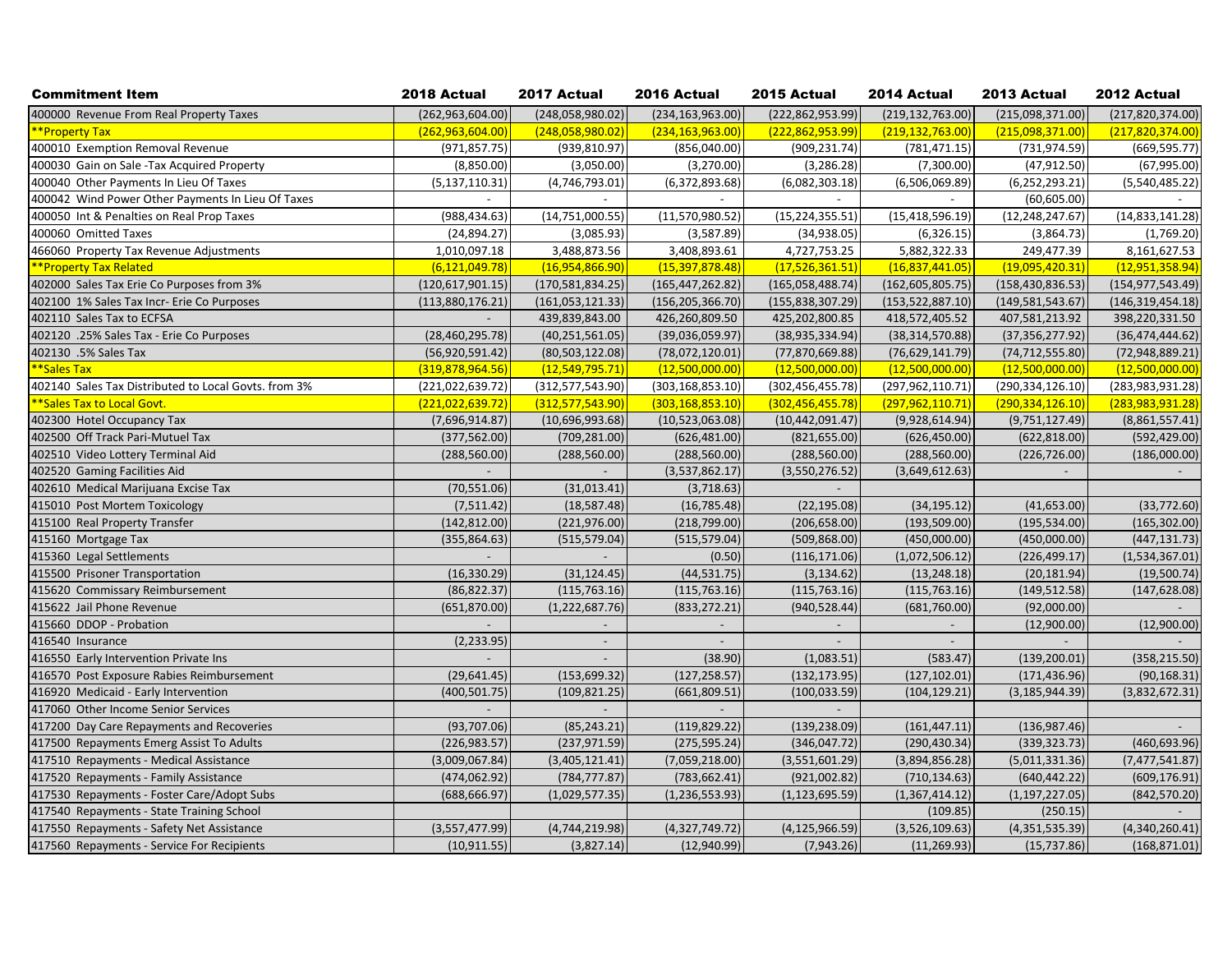| 417570 SNAP Fraud Incentives               | (45, 103.03)     | (61,960.40)      | (58, 863.16)     | (62, 978.83)     | (50, 484.09)      | (53, 647.58)     | (50, 368.21)     |
|--------------------------------------------|------------------|------------------|------------------|------------------|-------------------|------------------|------------------|
| 417580 Repayments - Handicapped Children   | 87.041.31        | (191, 641.39)    | (88, 505.98)     | (136, 748.26)    | (150, 266.97)     | (118, 855.34)    | (115, 761.01)    |
| 418025 Recoveries - Safety Net Burials     | (51, 744.77)     | (26, 290.67)     | (33, 218.78)     | (24,990.17)      | (18,051.59)       | (30,046.85)      | (154, 540.77)    |
| 418030 Repayments - IV D Admin             | (3, 177, 827.80) | (3,932,313.07)   | (4, 175, 543.19) | (4,017,385.67)   | (4,353,522.84)    | (4, 165, 540.95) | (4, 102, 025.01) |
| 418110 Community College Respreads         | (3,328,238.39)   | (6,864,202.01)   | (6,390,041.04)   | (5,445,793.58)   | (4,376,594.65)    | (4,376,198.05)   | (4,975,498.09)   |
| 418120 City Of Buffalo                     |                  |                  |                  |                  |                   | 48,750.00        | (65,000.00)      |
| 418130 Community College Reimbursement     | (32, 815.30)     | (43, 218.74)     | (57, 180.95)     | (56, 221.66)     | (40, 253.82)      | (14, 219.28)     |                  |
| 418410 OCSE Medical Payments               | (1, 120, 686.58) | (1,320,480.41)   | (1,543,121.59)   | (1, 477, 617.25) | (1,449,348.86)    | (1,576,888.80)   | (1,612,647.70)   |
| 418420 NFTA Revenue                        | (92.00)          | (1,310.00)       | (386.00)         |                  | (346.00)          | (225.00)         |                  |
| 418430 Donated Funds                       | 0.32             | (1,614,274.75)   | (1,415,703.00)   | (847, 310.75)    | (502, 249.25)     | (248, 409.00)    | (341, 197.00)    |
| 420020 Comm Coll Cap Const - Other Govts   | (95,000.00)      | (95,000.00)      | (95,000.00)      | (95,000.00)      | (95,000.00)       | (95,000.00)      | (95,000.00)      |
| 420499 Other Local Source Revenue          | (47, 247.00)     | (94, 494.00)     | (114, 669.00)    | (94, 494.00)     | (94, 494.00)      | (94, 944.00)     | (1,451.56)       |
| 420500 Rent Of Real Property - Concessions | (47, 302.37)     | (47, 633.54)     | (32, 487.60)     | (37, 404.08)     | (36, 653.34)      | (41,063.14)      | (49,017.38)      |
| 420510 Rent Of Real Property - Auditorium  |                  | (3,600.00)       | (3,900.00)       | (5,387.50)       | (150.00)          | (4,550.00)       | (675.00)         |
| 420520 Rent Of Real Property-ROW-Easements | (3, 262.37)      | (3,946.87)       | (4,536.65)       | (3,997.78)       | (9,017.56)        | (4,008.54)       | (6,380.36)       |
| 420550 Rent-663 Kensington                 | (9, 126.00)      | (10,658.00)      | (10, 356.00)     | (10, 356.00)     | (10, 356.00)      | (10, 356.00)     | (9,066.00)       |
| 420560 Rent-1500 Broadway                  | (184, 944.88)    | (241, 988.28)    | (241, 268.72)    | (242, 973.63)    | (156, 836.15)     |                  |                  |
| 421550 Forfeiture Crime Proceeds           | (925, 490.24)    | (253, 975.37)    | (461,040.64)     | (240, 753.58)    | (556, 459.47)     | (743, 099.70)    | (435, 646.93)    |
| 422000 Copies                              | (4,017.86)       | (8, 287.70)      | (7,645.81)       | (6, 116.45)      | (6,605.87)        | (8,946.33)       | (10, 578.18)     |
| 422020 Insurance Recovery                  |                  |                  | (1,674.32)       | (4, 254.23)      |                   |                  |                  |
| 422040 Gas Well Drilling Rents & Royalties | (4,356.96)       | (7, 913.57)      | (4,003.27)       | (9,974.71)       | (19, 767.45)      | (23, 729.62)     | (26, 147.86)     |
| 422050 E-Payable Rebates                   | (84, 199.61)     | (222, 864.17)    | (218, 550.98)    | (206, 044.60)    | (39, 100.28)      | (41, 161.71)     | (36, 116.18)     |
| 423000 Refunds Of Prior Years Expenses     | (4,484.50)       | (3,628,614.64)   | (429, 439.46)    | (287, 425.49)    | (586, 264.52)     | (569, 846.02)    | (2, 140, 183.86) |
| 445000 Recovery Interest - SID             | (410, 204.70)    | (434, 380.74)    | (470, 310.76)    | (425, 614.35)    | (608, 610.87)     | (777, 769.69)    | (489, 135.44)    |
| 445010 ECFSA Interest Intercept            |                  | 164,769.00       | 80,808.45        | 23,275.16        | 18,238.76         | 24,793.25        | 27,734.78        |
| 445030 Interest & Earnings General Invest  | (646, 039.31)    | (73, 211.12)     | (65, 728.19)     | (77,053.33)      | (133, 145.30)     | (361, 957.34)    | (434, 813.73)    |
| 445040 Interest & Earnings - 3rd Party     | (612, 145.78)    | (865, 132.33)    | (157, 486.15)    | (129, 756.72)    | (68, 557.56)      | (212, 546.07)    | (87, 971.10)     |
| 466000 Miscellaneous Receipts              | (560, 757.61)    | (54, 773.30)     | (448, 542.00)    | (90, 863.25)     | (123, 519.94)     | (83, 724.04)     | (84, 528.91)     |
| 466020 Minor Sale - Other                  | (22,740.03)      | (40, 619.40)     | (37, 342.22)     | (39, 449.75)     | (63, 127.83)      | (34, 400.66)     | (27, 247.89)     |
| 466070 Refunds Of Prior Years Expenses     | (707, 198.51)    | (2, 143, 652.33) | (10,707,069.88)  | (6, 273, 051.29) | (2,995,889.83)    | (2,291,772.01)   | (3,481,530.86)   |
| 466090 Miscellaneous Trust Fund Revenues   | (175,000.00)     | (910, 964.29)    | (105,000.00)     | (238, 927.32)    | (105,000.00)      | (35,000.00)      | (334, 336.48)    |
| 466120 Other Miscellaneous DISS Revenues   | (2,430.00)       | (3,240.00)       | (3,240.00)       | (3,240.00)       | (3,503.30)        | (3,240.00)       | (3,240.00)       |
| 466130 Other Unclassified Revenues         | (74, 186.75)     | (10, 567.03)     | (15,092.63)      | (11, 263.30)     | (14, 139.50)      | (25, 513.32)     | (71, 280.89)     |
| 466150 Chlamydia Study Forms               | (978.00)         | (2,580.00)       | (6,468.00)       | (7, 136.00)      | (7,630.00)        | (7,952.00)       | (8,502.00)       |
| 466180 Unanticipated Prior Year Revenue    | (144, 965.00)    | (2,335,335.44)   | 1,977,969.19     | 304,069.98       | 171,675.45        | 633,387.53       | (1,007,031.89)   |
| 466220 Designated Driver Program Revenue   |                  |                  |                  |                  |                   | (2,828.76)       | (10, 469.58)     |
| 466260 Intercepts (Local Share)            | (24, 233.04)     | (94, 624.95)     | (87, 953.95)     | (70, 234.35)     | (73, 911.58)      | (88, 113.00)     | (68, 757.90)     |
| 466280 Local Source - Erie Cty Medical Ctr | (20, 535.00)     | (17,065,586.00)  | (12, 492.00)     | (12,603,443.15)  | (19, 724, 056.38) | (5,208,058.90)   | (1, 171, 609.44) |
| 466290 Local Source - EC Home & Infirmary  |                  |                  |                  |                  |                   | (4, 228.80)      | (117, 949.52)    |
| 466310 Premium on Obligations - RAN.       |                  | (870, 923.00)    | (507, 918.60)    | (514, 522.20)    | (35,000.00)       | (590, 976.00)    | (30,000.00)      |
| 466360 Stadium Reimbursement               | (84,069.62)      | (632, 414.88)    | (677, 398.88)    | (578, 162.56)    | (481, 199.48)     | (480, 998.40)    |                  |
| 467000 Miscellaneous Departmental Income   | (3,384.85)       | (6, 353.25)      | (21, 206.94)     | (10, 441.87)     | (11, 105.20)      | (6,900.00)       | (21, 159.99)     |
| 479100 Other Contributions                 | (250.00)         | (250.00)         | (559.00)         | (15,748.84)      |                   |                  |                  |
| 480020 Sale of Excess Materials            | (25, 378.46)     | (188, 942.56)    | (108,991.94)     | (163, 539.24)    | (200, 937.00)     | (53,081.50)      | (269, 365.62)    |
| 480030 Recycling Revenue                   | (51, 244.20)     | (61, 357.74)     | (59, 332.50)     | (63, 479.50)     | (86, 767.80)      | (98, 729.84)     | (91, 928.68)     |
| 480300 Proceeds - Fixed Asset Sales        | $\blacksquare$   |                  |                  |                  | (194, 750.00)     | (570.41)         |                  |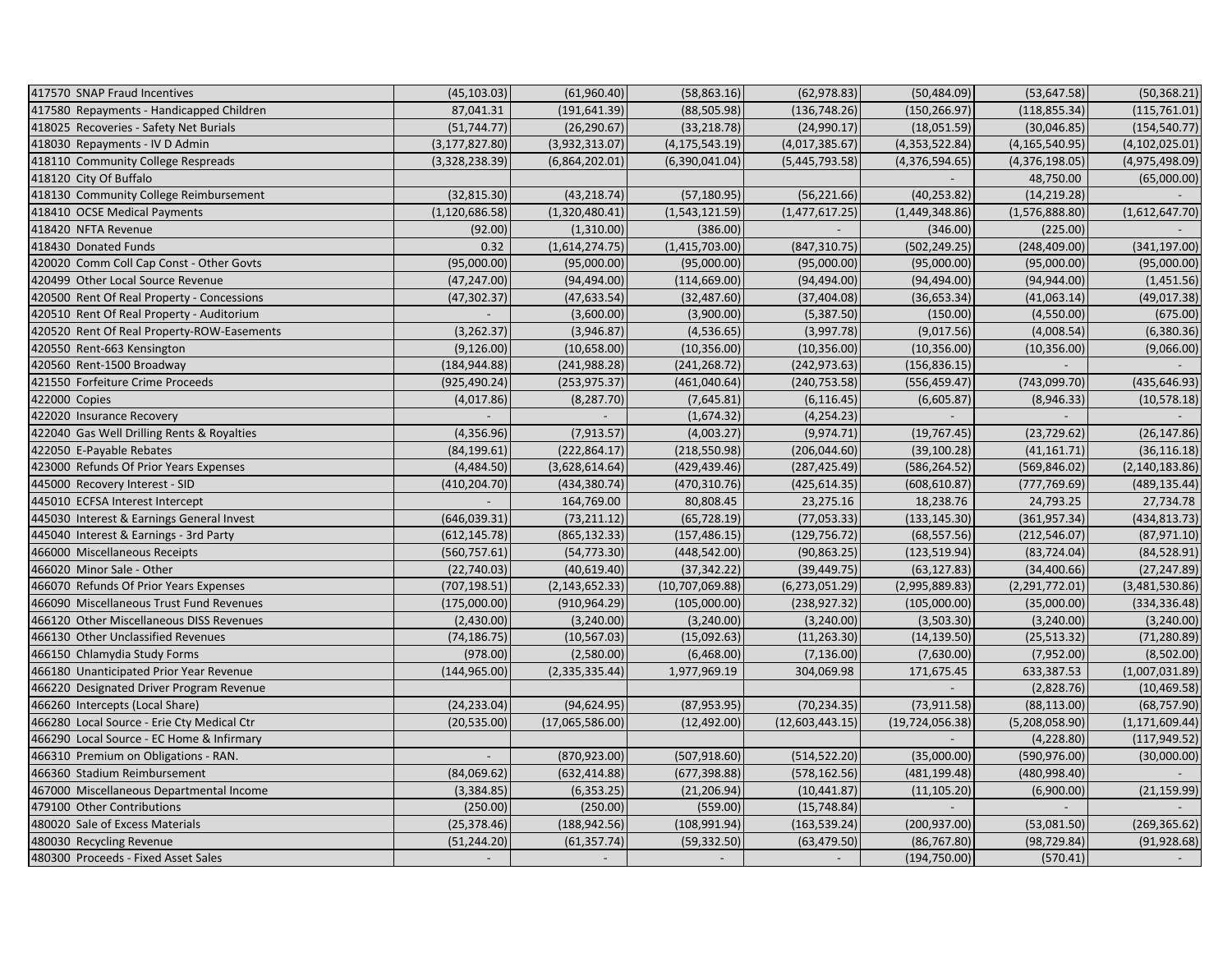| ** Other Sources                               | (30,832,692.58)  | (68, 710, 632.04) | (58, 149, 564.65) | (61, 767, 497.86) | (64, 540, 565.80)        | (48,860,534.63)  | (52, 191, 185.40) |
|------------------------------------------------|------------------|-------------------|-------------------|-------------------|--------------------------|------------------|-------------------|
| 406610 STD Clinic Fees                         | (60, 103.57)     | (54, 345.40)      | (103, 550.79)     | (100, 789.47)     | (93, 941.32)             | (27, 851.13)     | (5,803.46)        |
| 415000 Medical Examiners Fees                  | (297, 894.79)    | (472, 642.39)     | (578, 587.86)     | (402, 320.80)     | (344, 743.81)            | (470, 341.50)    | (427, 388.50)     |
| 415050 Treasurer Fees                          | (126, 362.84)    | (114, 051.80)     | (174, 239.15)     | (85, 573.86)      | (65,033.38)              | (42, 018.39)     | (50, 517.85)      |
| 415105 Passport Fees                           | (14,360.00)      | (13,650.00)       | (21,950.00)       | (28, 725.00)      | (26, 100.00)             | (27,700.00)      | (17, 875.00)      |
| 415110 Court Fees                              | (321, 850.00)    | (407, 225.00)     | (337, 200.00)     | (346, 125.00)     | (362, 575.00)            | (357, 025.00)    | (296, 850.00)     |
| 415120 Small Claims Assessment Review Fees     | (420.00)         | (1, 155.00)       | (305.00)          | (595.00)          | (190.00)                 | (445.00)         | (435.00)          |
| 415130 Auto Fees                               | (3,207,998.79)   | (4,436,943.10)    | (4,001,932.49)    | (3,960,775.18)    | (3,770,150.24)           | (3,991,315.77)   | (4,290,961.18)    |
| 415140 Commissioner Of Education Fees          | (81,548.00)      | (127, 182.00)     | (122, 456.00)     | (119, 123.00)     | (113,748.00)             | (131,581.00)     | (139, 993.81)     |
| 415150 Recording Fees                          | (4, 257, 627.26) | (6,667,914.01)    | (6,633,557.41)    | (6,416,140.28)    | (6, 148, 557.37)         | (7,414,173.28)   | (7,318,279.78)    |
| 415180 Vehicle Use Tax                         | (4, 213, 639.91) | (5,707,749.44)    | (5,521,147.07)    | (5,548,958.50)    | (5,262,682.12)           | (5,336,000.28)   | (5,097,422.70)    |
| 415185 E-Z Pass Tag Sales                      | (28, 300.00)     | (12, 675.00)      | (13,550.00)       | (15,075.00)       | (15,500.00)              | (17, 125.00)     | (5,100.00)        |
| 415190 Enhanced Drivers License Fees           | (277, 461.00)    | (492, 831.00)     | (215, 285.00)     | (191, 589.00)     | (172, 312.00)            | (195, 752.00)    | (292, 305.00)     |
| 415200 Civil Service Exam Fees                 |                  | (75,601.34)       | (117, 996.50)     | (67, 826.11)      | (63, 171.00)             | (152,909.00)     | (75,626.00)       |
| 415210 3rd Party Deduction Fee                 | (12,750.00)      | (17,000.00)       | (19,500.00)       | (14,700.00)       | (20, 229.62)             | (20, 874.96)     | (19, 971.24)      |
| 415510 Civil Process Fees - Sheriff            | (833, 112.10)    | (1,056,933.85)    | (1,050,922.16)    | (1, 130, 533.35)  | (1,027,759.49)           | (1,038,482.70)   | (961, 710.34)     |
| 415520 Sheriff Fees                            | (28, 582.81)     | (36,920.75)       | (32,067.00)       | (23, 715.50)      | (13, 733.51)             | (13, 226.25)     | (21, 479.06)      |
| 415600 ECCF- Inmate Disciplinary Surcharge     | (7,400.14)       | (16, 623.91)      | (20, 979.51)      | (18, 839.96)      | (15,022.46)              | (8,033.04)       | (8,895.70)        |
| 415605 Drug Testing Charge                     | (29, 415.69)     | (35, 976.42)      | (32,994.42)       | (38, 629.27)      | (35, 778.51)             | (38, 572.58)     | (33, 341.19)      |
| 415610 Restitution Surcharge                   | (23, 396.05)     | (23,953.41)       | (31, 628.30)      | (43, 391.07)      | (25, 323.74)             | (28,948.45)      | (33, 415.75)      |
| 415630 Bail Fee - Alter to Incarceration       | (8,894.70)       | (20,000.00)       | (20,000.00)       | (19,999.95)       | (20,000.00)              | (20,000.00)      | (21, 578.75)      |
| 415640 Probation Fees                          | (396, 336.41)    | (494, 095.34)     | (520, 404.47)     | (580, 257.94)     | (517, 616.23)            | (564, 985.16)    | (517, 170.23)     |
| 415650 DWI Program                             | (265, 368.40)    | (1, 246, 138.63)  | (1, 177, 449.33)  | (1,298,851.29)    | (1,482,565.48)           | (1,632,366.72)   | (1,785,196.10)    |
| 415670 Electronic Monitoring Charge            | (2,943.00)       | (3,316.40)        | (3,674.00)        | (6,374.00)        | (5,649.00)               | (5,878.00)       | (4,979.50)        |
| 415680 Payments - Home Care Review             | (8, 204.00)      | (14, 644.00)      | (26, 397.00)      | (18,508.00)       | (25, 193.00)             | (31,038.00)      | (23,660.00)       |
| 416010 Beach Monitoring and Notification       | (550.00)         |                   |                   |                   |                          |                  |                   |
| 416020 Community Sanitation and Food           | (888, 973.40)    | (1, 191, 974.11)  | (1,203,405.49)    | (1, 179, 822.44)  | (1, 165, 317.05)         | (1, 137, 335.28) | (1, 142, 476.30)  |
| 416030 Realty Subdivisions                     | (12,750.00)      | (12, 975.00)      | (8,075.00)        | (8,551.00)        | (7,630.00)               | (12,500.00)      | (22, 479.00)      |
| 416040 Individual Sewage System - Optional     | (386, 858.00)    | (493, 552.00)     | (471, 805.00)     | (522, 944.00)     | (457, 163.00)            | (448, 896.00)    | (403, 398.00)     |
| 416090 Penalties & Fines - Health              | (5,650.00)       | (3,450.00)        | (12, 100.00)      | (12,750.00)       | (12,904.00)              | (10,975.00)      | (10, 550.00)      |
| 416150 Purified Protein Derivative (PPD) Tests | (2,468.00)       | (2, 157.55)       | (2,378.00)        | (2,641.00)        | (4,496.00)               | (6,582.00)       | (4,329.00)        |
| 416160 TB Outreach                             | (21, 525.77)     | (36, 399.30)      | (46, 428.36)      | (39,057.82)       | (55, 528.90)             | (60, 913.65)     | (73, 823.98)      |
| 416190 Immunizations Services                  | (5,589.70)       | (5, 127.15)       | (5,461.50)        | (5, 161.01)       | (4,950.75)               | (4, 199.55)      | (4,610.60)        |
| 416560 Lab Fees - Other Counties               | (5,040.00)       | (16, 245.00)      | (15, 915.00)      | (15,540.00)       | (3,923.30)               | (16,012.90)      | (3,704.50)        |
| 416580 Training Course Fees                    | (49, 272.50)     | (59, 595.00)      | (41, 142.50)      | (41, 402.00)      | (46,997.00)              | (41,808.75)      | (31, 205.00)      |
| 416590 Tobacco Enforcement Fines               | $\overline{a}$   | $\sim$            | $\sim$            | (450.00)          | $\overline{\phantom{a}}$ | $\sim$           | (1,000.00)        |
| 416610 Public Health Laboratory Fees           | (153, 962.88)    | (331, 779.14)     | (280, 367.51)     | (226, 452.47)     | (188, 417.29)            | (154, 463.08)    | (175, 628.02)     |
| 416620 E.I. Services-EPSDT Program             |                  |                   |                   |                   |                          | (12,968.00)      | (16, 283.00)      |
| 418040 Inspection Fee Weights and Measures     | (119, 121.00)    | (143, 929.40)     | (187, 416.15)     | (161, 241.05)     | (221, 695.00)            | (171, 946.15)    | (172, 229.34)     |
| 418050 Item Pricing Waiver Fee                 | (198, 981.50)    | (247, 358.66)     | (248, 681.55)     | (252, 330.21)     | (242, 928.97)            | (243, 706.74)    | (221, 408.96)     |
| 418400 Subpoena Fees                           | (9, 112.18)      | (13,017.47)       | (17,073.08)       | (28, 489.94)      | (19, 246.79)             | (28, 753.78)     | (30,513.19)       |
| 418500 Parks & Recreation Charges- Camping     | (144, 431.00)    | (102, 857.00)     | (97, 936.00)      | (77, 235.63)      | (76, 932.33)             | (70, 146.54)     | (70, 509.72)      |
| 418510 Parks & Recreation Charges-Shelters     | (390, 870.00)    | (415, 532.50)     | (398, 581.00)     | (376, 477.99)     | (344, 242.25)            | (300, 478.75)    | (319,747.00)      |
| 418520 Charges For Park Employee Subsist       | (29,710.00)      | (39, 440.00)      | (38, 100.00)      | (46,838.00)       | (41, 412.00)             | (43,086.00)      | (49, 354.06)      |
| 418530 Golf Charges - Other Golf Fees          | (264, 970.79)    | (270, 333.79)     | (301, 525.01)     | (291, 644.35)     | (232, 648.40)            |                  |                   |
| 418540 Golf Charges - Green's Fees             | (603, 872.03)    | (624, 709.54)     | (620, 120.37)     | (613, 831.04)     | (654, 378.99)            | (907, 789.72)    | (1,020,379.17)    |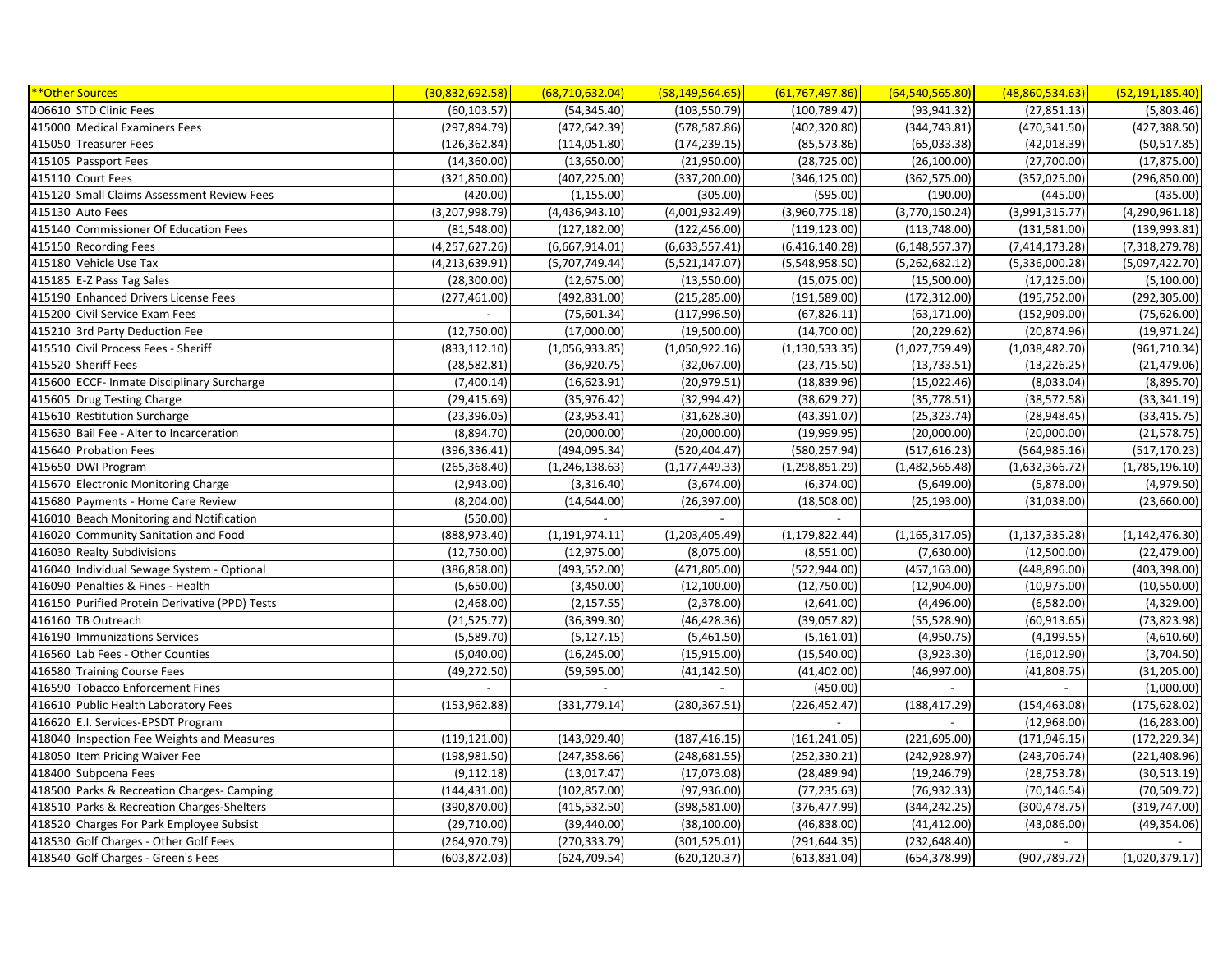| 418550 Sale of Forest Product                      | (11,988.10)        | (2,671.00)         | (7, 275.30)         | (11, 224.60)             | (9,766.10)         | (8,387.70)         | (8,025.90)         |
|----------------------------------------------------|--------------------|--------------------|---------------------|--------------------------|--------------------|--------------------|--------------------|
| 418610 Parks Sponsorship/Fees                      |                    |                    | (250.00)            |                          |                    |                    |                    |
| 420000 Tax & Assessment Svcs - Other Govts         | (167,004.97)       | (166, 235.06)      | (164, 571.50)       | (162, 389.84)            | (160, 800.93)      | (158, 957.17)      | (159, 212.97)      |
| 420010 Election Expense - Other Governments        | (7,745,487.07)     | (6,645,748.79)     | (6,839,439.98)      | (6, 282, 846.99)         | (7, 192, 320.00)   | (6,561,928.00)     | (7,080,310.98)     |
| 420030 Police Services-Other Governments           | (231, 472.53)      | (308, 375.04)      | (307, 924.31)       | (307, 657.63)            | (306, 920.71)      | (306, 743.41)      | (306, 749.94)      |
| 420040 Jail Facilities For Other Govts             |                    |                    | (257, 984.38)       | (1, 170, 079.28)         | (1,687,716.05)     | (2,438,451.14)     | (2,435,741.32)     |
| 420060 Remb Other Govt Non-Secure Det              | (97, 647.00)       | (184, 041.00)      | (47, 322.34)        | (34,930.92)              | (91, 436.82)       | 9,591.26           | (128, 181.46)      |
| 420190 Other General Services - Other Govt         | (1,620.00)         | (2,160.00)         | (2,160.00)          | (2,160.00)               | (2,655.00)         | (3, 180.00)        | (3,435.00)         |
| 420270 GIS Services for Other Govts                | $\sim$             | (23, 356.50)       | (29,659.00)         | (28, 247.00)             | (26,902.00)        | (25,620.00)        | (33, 465.00)       |
| 420271 Conditional Ex Small Qual Generator         | (32, 230.00)       | (68,969.00)        | (39,985.00)         | (30,775.00)              | (44, 720.00)       | (13,710.00)        | (11,200.00)        |
| 421000 Pistol Permits                              | (100, 146.00)      | (144, 947.00)      | (150, 887.00)       | (117, 166.00)            | (91,057.00)        | (123, 177.00)      | (110, 042.00)      |
| 421500 Fines & Forfeited Bail                      | (9,330.00)         | (62, 530.64)       | (4,601.00)          | (2, 140.56)              | (4,686.24)         | (28, 190.00)       | (270, 184.00)      |
| 421510 Fines and Penalties                         | (990.00)           | (890.00)           | (4,605.00)          | (11,380.00)              | (17, 180.00)       | (20, 540.00)       | (10,660.00)        |
| 466010 NSF Check Fees                              | (1, 110.00)        | (1,606.47)         | (1,420.00)          | (2,100.00)               | (2,730.00)         | (3,554.00)         | (2,857.09)         |
| 466190 Item Pricing Penalties                      | (91, 654.75)       | (239, 579.40)      | (172, 949.40)       | (254, 684.30)            | (212, 632.86)      | (320, 589.25)      | (319, 207.65)      |
| 466340 STOP DWI Victim Impact Panel Fees           | (20,075.02)        | (31, 140.69)       | (24, 876.00)        | (16,539.00)              | (16, 100.00)       | (17, 190.00)       | (17, 497.00)       |
| **Fees, Fines or Charges                           | (26, 308, 433.65)  | (33, 442, 251.39)  | (32,830,195.19)     | (32,814,597.60)          | (33, 276, 011.01)  | (35, 259, 831.51)  | (36, 120, 355.29)  |
| ***Local Source Revenue                            | (867, 127, 384.29) | (692, 294, 069.96) | (656, 210, 454, 42) | (649, 927, 866.74)       | (644, 248, 891.57) | (621, 148, 283.55) | (615, 567, 204.91) |
| 405570 Medicaid 50% Fed - Preschool                | (2,555,372.83)     | (1,900,166.97)     | (970, 367.28)       | (2,787,044.29)           | (1,680,000.29)     | (1,200,000.08)     | (797, 905.00)      |
| 410040 HUD Revenue - Mental Health D14.235 (SHP)   |                    |                    | (603, 881.00)       | (2,680,293.00)           | (2,980,485.00)     | (1,978,588.00)     | (2,413,016.00)     |
| 410070 Fed Aid - IV-B Preventive                   | 1,626,891.00       | (1,398,764.00)     | (1,303,979.00)      | (1,040,650.00)           | (815,779.00)       | (835, 935.00)      | (746, 522.00)      |
| 410080 Fed Aid - Admin Chargeback                  | 764,845.00         | 1,835,629.00       | 1,835,629.00        | 1,835,629.00             | 1,835,630.00       | 1,835,628.00       | 1,835,629.00       |
| 410110 Environmental Protection                    |                    | (761.60)           | (15,051.45)         |                          |                    |                    |                    |
| 410120 Fed Aid - SNAP ET 100%                      | (44, 416.00)       | (250, 841.00)      | (721, 324.00)       | (782, 780.00)            | (603, 879.00)      | (222, 013.00)      | (962, 733.00)      |
| 410150 SSA-SSI Prison Incentive Program            | (64,800.00)        | (88, 800.00)       | (101, 200.00)       | (108, 400.00)            | (105, 400.00)      | (74, 200.00)       | (85,000.00)        |
| 410180 Fed Aid - School Breakfast Program          | (6,678.00)         | (11, 180.00)       | (13, 196.00)        | (19,748.00)              | (36, 121.00)       | (83, 523.60)       | (82,596.00)        |
| 410200 HUD Revenue - Mental Health D14.238 (S+C)   |                    |                    | (158, 637.00)       | (2,315,308.00)           | (2,252,137.00)     | (1, 267, 358.00)   | (2,394,005.00)     |
| 410240 HUD Rev - Mental Health-D14.267-CoC Funding | (3,317,846.00)     | (5,095,609.00)     | (5,252,456.00)      |                          |                    |                    |                    |
| 410500 Fed Aid For Civil Defense                   | 89,003.50          | (436, 013.50)      | (349, 261.00)       | (379, 215.12)            | (234, 430.29)      | (351, 216.54)      | (286,097.96)       |
| 410510 Federal Drug Enforcement                    | (12, 912.32)       | (18, 408.25)       | (17, 389.37)        | (22, 559.96)             | (25,560.43)        | (37, 310.75)       | (30, 103.73)       |
| 410520 From City of Bflo Police Dept               | (16, 147.09)       | (31,794.61)        | (31, 415.30)        | (31,579.81)              | (32,970.48)        | (38, 365.95)       | (47, 831.91)       |
| 411000 Mental Health Fed Med Salary Share          |                    | (596, 555.00)      | (603, 333.00)       | (634, 794.00)            | (1,296,481.00)     | (3,053,880.00)     | (850,000.00)       |
| 411490 Fed Aid - TANF FFFS                         | (23, 468, 032.71)  | (39, 766, 030.73)  | (36, 412, 891.79)   | (42,087,664.37)          | (51, 825, 380.12)  | (40, 586, 907.00)  | (36, 240, 675.00)  |
| 411495 Fed Aid - Summer Youth Employment Program   | (1,367,966.00)     | (1,480,025.00)     |                     | $\overline{\phantom{a}}$ |                    |                    |                    |
| 411500 Fed Aid - MA In House                       | 1,545,901.00       | 1,966,177.00       | 3,800,642.00        | 1,908,881.00             | 1,675,108.14       | 1,006,523.47       | 2,248,019.04       |
| 411520 Fed Aid - Family Assistance                 | (24, 440, 501.82)  | (40, 546, 790.00)  | (41, 923, 567.42)   | (44,968,846.89)          | (45, 749, 094.67)  | (44, 311, 104.94)  | (39, 212, 902.26)  |
| 411540 Fed Aid - Social Service Admin              | (10, 796, 221.70)  | (20, 656, 378.22)  | (21,529,575.36)     | (22,500,512.09)          | (25, 226, 878.64)  | (25,508,808.81)    | (28, 138, 722.18)  |
| 411550 Fed Aid - Soc Serv Admin A-87               | (471, 822.00)      | (686, 334.00)      | (797, 736.00)       | (1, 147, 553.00)         | (668, 813.00)      | (453,064.00)       | (504, 847.00)      |
| 411570 Fed Aid - SNAP Admin                        | (6, 292, 752.91)   | (10, 120, 668.91)  | (10,618,297.16)     | (9,878,824.74)           | (9,312,993.28)     | (9,251,105.00)     | (9,592,993.00)     |
| 411580 Fed Aid - SNAP ET 50%                       | (1,363,471.17)     | (2,497,118.75)     | (3, 286, 831.88)    | (2,934,780.71)           | (2,951,614.49)     | (2,979,886.00)     | (2,908,776.00)     |
| 411582 Fed Aid - SNAP E&T Dependent Care           |                    |                    | (482, 514.00)       |                          |                    |                    |                    |
| 411590 Fed Aid - Home Energy Asst                  | (1,724,838.81)     | (2,583,477.57)     | (3,462,412.06)      | (4,458,051.30)           | (3,816,185.35)     | (4, 226, 751.86)   | (3,814,325.89)     |
| 411610 Fed Aid - Services For Recipients           | 1,216,216.00       | (6, 213, 040.00)   | (7,011,286.00)      | (7,428,590.00)           | (7,833,329.00)     | (5,568,222.00)     | (11,546,700.91)    |
| 411640 Fed Aid - Daycare Block Grant               | (12, 406, 852.28)  | (16, 731, 567.44)  | (18, 429, 017.08)   | (19, 432, 645.92)        | (15,776,077.28)    | (15,585,349.00)    | (18,839,839.00)    |
| 411650 Fed Aid - TANF F/C Flip-Flop                |                    |                    |                     |                          |                    | (1,210.00)         | (4,897.00)         |
| 411670 Fed Aid - Refugee & Entrants                | (20, 324.89)       | (268, 375.00)      | (291, 720.77)       | (245, 143.58)            | (341, 725.68)      | (442, 832.00)      | (264, 993.48)      |
|                                                    |                    |                    |                     |                          |                    |                    |                    |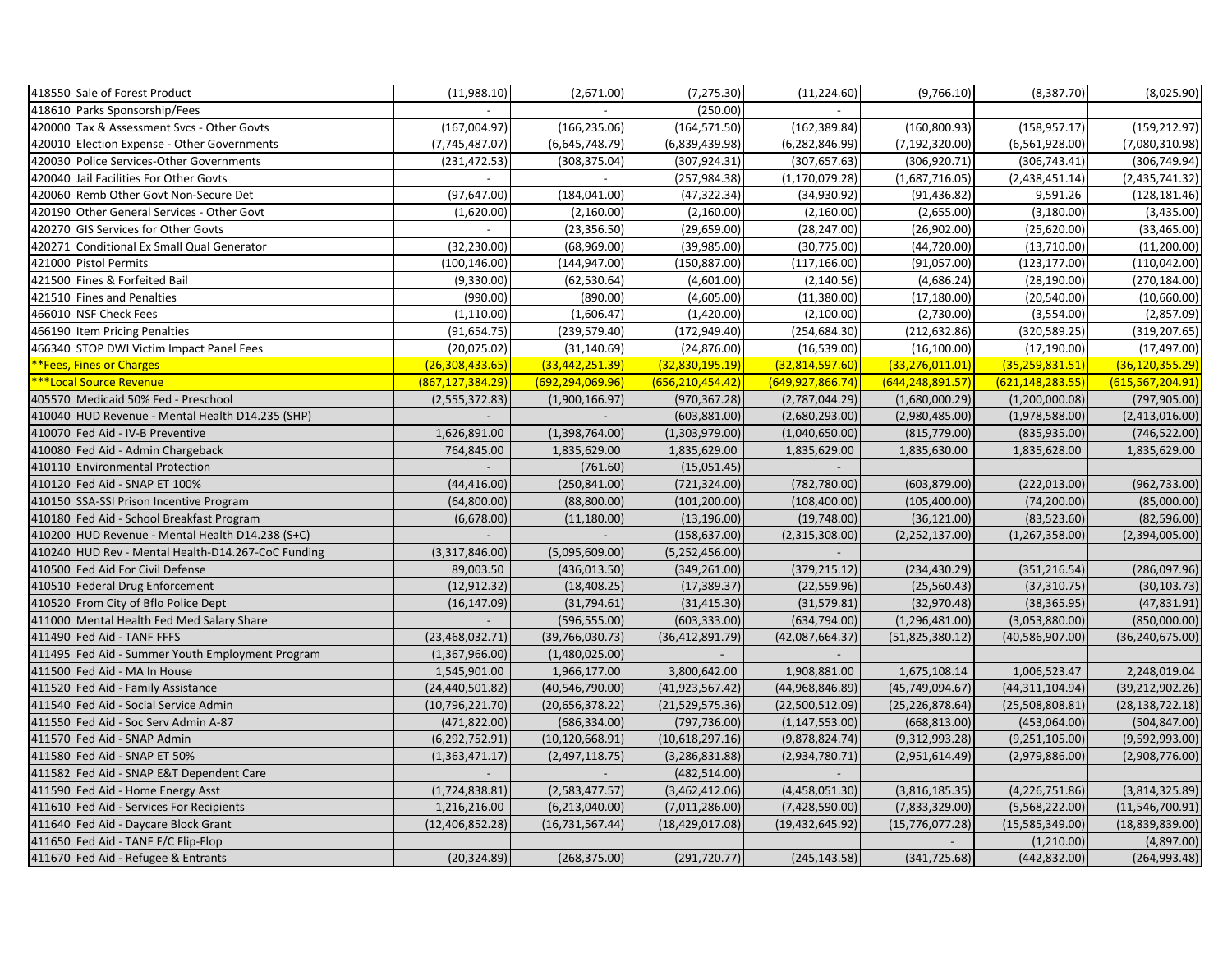| 411680 Fed Aid - Foster Care/Adoption Subsidy      | (7, 817, 384.00)         | (15,440,011.60)    | (17,041,651.81)          | (15,948,993.03)    | (15, 937, 654.53)   | (13,587,302.77)   | (14,025,663.00)   |
|----------------------------------------------------|--------------------------|--------------------|--------------------------|--------------------|---------------------|-------------------|-------------------|
| 411690 Fed Aid - IV-D Incentives                   | (284, 944.00)            | (428, 774.00)      | (430, 180.00)            | (430, 170.00)      | (427, 578.00)       | (424, 106.97)     | (393, 895.64)     |
| 411700 Fed Aid - TANF Safety Net                   | (577, 241.00)            | (903, 896.00)      | (734, 700.00)            | (564, 776.42)      | (675, 553.90)       | (773, 294.71)     | (746, 277.59)     |
| 411780 Fed Aid - Medicaid Administration           | (80, 369.00)             | (140, 783.00)      | (120, 780.00)            | (119, 228.00)      | (146, 920.00)       | (172, 713.00)     | (137, 488.00)     |
| 412000 Fed Aid - School Lunch Program              | (10, 355.00)             | (17, 368.00)       | (21, 191.00)             | (31,083.00)        | (54, 874.77)        | (120, 884.00)     | (126, 305.63)     |
| 412540 Federal Emergency Management Administration | $\mathcal{L}$            |                    |                          | (23, 495.35)       |                     |                   | (3,585.45)        |
| 414000 Federal Aid                                 | (220, 708.86)            | (103, 819.39)      | (326, 744.25)            | (144, 448.45)      | (147, 925.70)       | (156, 026.23)     | (96, 462.00)      |
| 414010 Federal Aid - Other                         | (53, 100.00)             | (4,449.54)         | (19, 569.56)             | (15,064.67)        |                     | (7,696.05)        | 121,906.93        |
| 414020 Miscellaneous Federal Aid                   | (141, 914.27)            | (251, 871.99)      | (141, 664.18)            | (70, 941.19)       | (114, 471.96)       | (118, 594.76)     | (97, 242.28)      |
| 414030 Fed Medical Assistance Percentage           |                          |                    | (1,869,949.05)           |                    |                     | (215, 620.00)     | 858,945.81        |
| 414070 Fed Aid - ARRA IV-E Foster Care             |                          |                    | (4,057.00)               |                    | (306.00)            |                   | (159,067.00)      |
| 414080 Fed Aid - ARRA Adoption Subsidies           |                          |                    |                          |                    |                     |                   | (127, 151.00)     |
| 414100 Health Insurance Part D Subsidy             | $\overline{\phantom{a}}$ |                    | $\overline{\phantom{a}}$ | (260, 313.00)      | (2,460,168.00)      | (2, 293, 708.00)  | (2,405,703.00)    |
| 414110 Fed Aid - ARRA Child Support                |                          |                    |                          |                    | $\sim$              |                   | (841, 120.00)     |
| ***Federal Revenue                                 | (92, 314, 116.16)        | (164, 867, 867.07) | (169, 461, 555.77)       | (179, 748, 987.89) | (190, 020, 049, 72) | (173,085,426.55)  | (173,860,942.13)  |
| 405000 State Aid For Dist Attorney Salary          | (77,682.00)              | (77,682.00)        | (77,682.00)              | (77,682.00)        | (77,682.00)         | (70,682.00)       | (63, 682.00)      |
| 405010 State Reimbursement Indigent Care           | $\sim$                   | (26, 596.00)       | 61,023.00                | (135, 726.00)      | (137, 870.00)       | (163, 039.00)     | (780, 441.92)     |
| 405170 State Aid - Court Facility Inc Aid          | (1,057,643.95)           | (1,816,412.82)     | (1,999,771.20)           | (1,531,851.20)     | (1,573,370.90)      | (1,638,685.60)    | (2, 187, 612.90)  |
| 405180 State Aid - Article VI Med Examiner         |                          |                    |                          |                    |                     |                   | (201, 436.73)     |
| 405190 St Aid - Octane Testing                     | (14, 796.18)             | (28, 228.35)       | (31, 164.46)             | (27, 935.78)       | (31,703.96)         | (32, 646.38)      | (20, 689.76)      |
| 405210 State Aid Indigent Defense                  |                          |                    |                          |                    | (485, 042.00)       | (970,085.00)      | (1,455,127.00)    |
| 405500 State Aid-NYSEDSpec Needs Preschool Program | (11, 472, 493.68)        | (29,003,913.15)    | (29, 201, 218.87)        | (29, 505, 347.23)  | (28, 397, 662.09)   | (27, 162, 991.75) | (27, 487, 529.06) |
| 405520 State Aid - NYS DOH EI Serv                 | (2,483,991.45)           | (4,099,709.85)     | (3,388,591.58)           | (3, 257, 600.73)   | (2,945,167.17)      | (2,574,942.71)    | (2,431,787.44)    |
| 405530 State Aid - Adm Preschool Program           | (384, 975.00)            | (392, 475.00)      | (376, 350.00)            | (363, 300.00)      | (383, 175.00)       | (392, 625.00)     | (401, 325.00)     |
| 405540 State Aid - Art VI/Public Hlth Work         | (965, 471.76)            | (1,456,500.04)     | (1,509,303.07)           | (1,260,463.56)     | (1,234,910.65)      | (1, 247, 622.76)  | (1,017,884.80)    |
| 405560 State Aid - NYSDOH EI Admin                 | (252, 014.00)            | (383, 568.00)      | (383, 568.00)            | (383, 568.00)      | (383, 568.00)       | (414, 022.00)     | (602, 685.00)     |
| 405580 State Aid - Medicaid El Transport           | (79, 512.00)             | (139, 423.00)      | (131, 479.00)            | (115, 965.00)      | (69, 676.00)        | (83,501.00)       | (88, 507.00)      |
| 405590 State Aid - Medicaid El Admin               | (80, 369.00)             | (140, 783.00)      | (120, 780.00)            | (119, 229.00)      | (146, 920.00)       | (172, 714.00)     | (137, 488.00)     |
| 405595 State Aid - Medicaid Anti-Fraud             | (237, 568.00)            | (307, 543.00)      | (327, 260.00)            | (301, 653.00)      | (290, 500.00)       | (300, 842.00)     | (65, 942.00)      |
| 406000 State Aid - Probation Services              | (590, 976.00)            | (1, 181, 952.00)   | (1, 181, 952.00)         | (1, 181, 952.00)   | (1, 182, 113.00)    | (1, 181, 952.00)  | (1, 194, 247.50)  |
| 406010 State Aid - Navigation Law Enforc           | (0.01)                   | (99, 813.16)       | (95, 670.82)             | (93, 224.04)       | (66, 651.96)        | (85, 304.97)      | (79, 743.51)      |
| 406020 State Aid - Snowmobile Law Enforc           | (14, 182.00)             | (11, 922.31)       | (12,500.00)              | (12,500.00)        | (12,500.01)         | (10,037.86)       | (12,500.00)       |
| 406500 Refugee Health Assessment                   | (63, 386.42)             | (82, 388.64)       | (141, 289.29)            | (138, 665.75)      | (139, 158.17)       | (112, 326.10)     | (105, 209.10)     |
| 406550 Emergency Medical Training                  | (136, 140.00)            | (210, 363.98)      | (277, 113.50)            | (160, 521.00)      | (215, 552.05)       | (251, 815.00)     | (259, 995.00)     |
| 406560 State Aid - Art VI - Public Health Lab      | (914,009.00)             | (1,301,503.00)     | (1,242,132.00)           | (1,309,209.50)     | (1, 129, 032.85)    | (1,367,378.00)    | (1,200,338.00)    |
| 406810 State Aid - Forensic Mental Health Services | $\overline{\phantom{a}}$ | (2,008,477.00)     | (2,043,883.00)           | (2,048,860.00)     | (1,928,269.00)      | (1,880,001.00)    | (1,795,288.00)    |
| 406830 State Aid - Mental Health II                | $\sim$                   | (27,007,058.00)    | (26, 236, 142.00)        | (24, 272, 355.00)  | (23, 304, 241.90)   | (16, 576, 119.59) | (23,015,177.00)   |
| 406860 State Aid - OASAS                           | $\overline{\phantom{a}}$ | (10, 369, 110.00)  | (10, 316, 293.00)        | (9,994,190.00)     | (10,029,733.00)     | (10, 497, 847.00) | (9,543,241.00)    |
| 406880 State Aid - OPWDD                           | $\overline{\phantom{a}}$ | (576, 541.00)      | (575, 390.00)            | (433,057.00)       | (807, 965.00)       | (662, 823.00)     | (809, 054.00)     |
| 406890 Handicap Parking Surcharge                  | (16, 564.00)             | (20, 381.00)       | (38,911.50)              | (37, 262.50)       | (23, 424.50)        | (27,098.00)       | (23, 365.00)      |
| 407500 State Aid - MA In House                     | 1,953,229.00             | 2,526,022.00       | 4,102,986.35             | 2,525,280.00       | 1,348,675.00        | 2,106,089.00      | 3,549,560.00      |
| 407510 State Aid - Spec Needs Adult Fam Home       |                          |                    |                          |                    |                     |                   | (432.00)          |
| 407520 State Aid - Family Assistance               | (25, 833.00)             | (40,032.00)        | (54, 797.00)             | (50, 825.00)       | (45,871.00)         | (37, 911.00)      | (22,968.00)       |
| 407540 State Aid - Social Service Admin            | (18, 544, 319.87)        | (27,669,736.12)    | (28, 504, 579.97)        | (27,000,666.93)    | (25,686,097.00)     | (31,565,402.42)   | (27,994,632.69)   |
| 407580 State Aid -School Breakfast Program         | (323.00)                 | (550.00)           | (664.00)                 | (1,022.00)         | (1,982.00)          | (4,344.06)        | (4,524.94)        |
| 407590 State Aid - School Lunch Program            | (187.00)                 | (318.00)           | (399.00)                 | (601.00)           | (1, 194.00)         | (2,372.00)        | (2,736.00)        |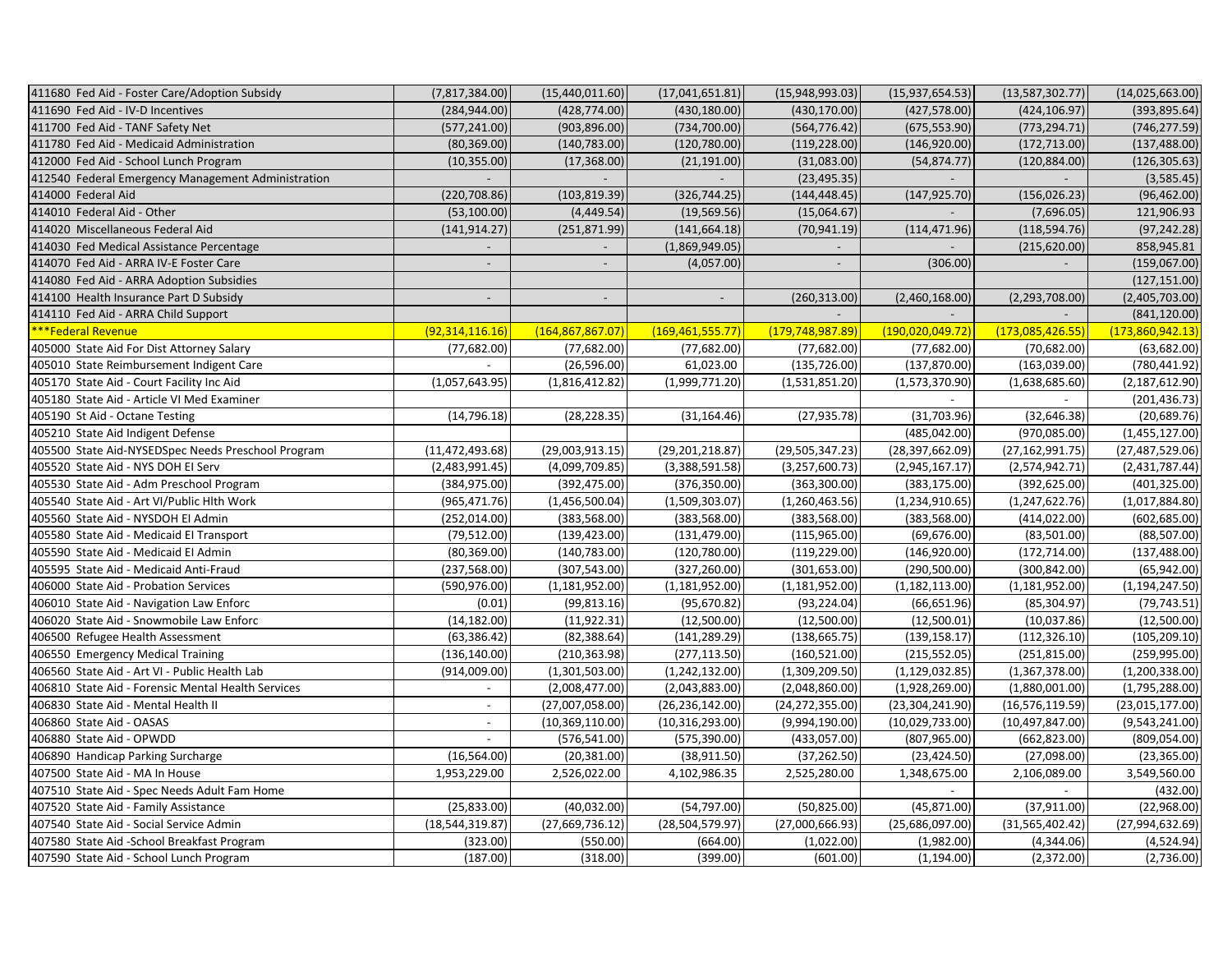| 407600 State Aid - Secure Det Out of Cty      | (354, 352.70)      | (1,203,627.53)     | (1,355,305.12)     | (1,060,066.20)     | (936, 407.54)         | (711, 835.00)      | (1,011,895.40)     |
|-----------------------------------------------|--------------------|--------------------|--------------------|--------------------|-----------------------|--------------------|--------------------|
| 407605 NYS Prior Period Adjustment-Detention  |                    |                    |                    |                    |                       |                    | 514,366.94         |
| 407610 State Aid - Secure Detention Local     | (933, 769.55)      | (3,843,233.30)     | (3,759,432.13)     | (3,524,433.86)     | (4, 166, 158.62)      | (3,517,833.00)     | (3,695,176.70)     |
| 407615 State Aid - Non-Secure Local Det       | (225, 594.98)      | (884, 055.09)      | (851, 644.60)      | (889, 446.91)      | (968, 224.06)         | (979, 880.00)      | (1,007,978.09)     |
| 407630 State Aid - Safety Net Assistance      | (6,982,218.34)     | (12, 189, 433.00)  | (12, 245, 366.67)  | (12, 955, 609.29)  | (13, 475, 137.47)     | (12, 490, 672.72)  | (11,062,560.48)    |
| 407640 State Aid - Emerg Assist To Adults     | (262,065.00)       | (476, 411.04)      | (446, 537.42)      | (740, 990.25)      | (807, 013.65)         | (685, 260.90)      | (315, 956.00)      |
| 407650 State Aid - Foster Care/Adopt Subs     | (9, 163, 219.87)   | (18,094,197.47)    | (20,016,046.87)    | (19, 312, 021.69)  | (20, 823, 333.00)     | (17, 462, 509.02)  | (19, 114, 489.00)  |
| 407670 State Aid - EAF Prevent POS            | (376,098.00)       | (1,797,862.00)     | (1, 138, 456.00)   | (2,007,423.00)     | (1,769,557.00)        | (1,667,971.00)     | (1,691,867.00)     |
| 407680 State Aid - Services For Recipients    | (5,873,071.00)     | (9, 107, 460.00)   | (7,787,121.00)     | (6,998,054.73)     | (5,537,543.27)        | (6,381,153.00)     | (1,969,577.00)     |
| 407710 State Aid - Legal Svcs For Disabled    | (85, 755.97)       | (157, 607.03)      | (162, 242.00)      | (159, 336.50)      | (136,989.00)          | (114, 753.50)      | (146, 210.50)      |
| 407720 State Aid - Handicapped Child          | (170, 759.39)      | (184, 439.61)      | (121, 970.70)      | (157,092.45)       | (207, 904.18)         | (203, 619.90)      | (306, 396.00)      |
| 407730 State Aid - Burials                    | 323.00             | (1,814.00)         | (3,956.00)         | (7,351.00)         | (7,853.00)            | (6,006.00)         | (6,515.00)         |
| 407740 State Aid-Veterans Service Agencies    | $\overline{a}$     | (42, 645.00)       | (42, 645.00)       | (42, 645.00)       | (42, 645.00)          | (42, 645.00)       | (42, 645.00)       |
| 407780 State Aid - Daycare Block Grant        | (3,672,170.00)     | (6,073,206.00)     | (6,856,601.00)     | (7,359,546.00)     | (7,343,545.00)        | (7,694,158.00)     | (7,505,556.00)     |
| 407785 State Aid - WDI Enrollment             | (232, 524.00)      | (308,077.00)       | (15, 369.00)       |                    |                       |                    |                    |
| 407795 State Aid - Code Blue                  | (251,983.00)       |                    |                    |                    |                       |                    |                    |
| 408000 State Aid - Youth Programs             | (26, 688.96)       | (58, 418.86)       | (84, 345.96)       | (72,701.00)        | (109, 531.84)         | (61, 729.51)       | (45,000.00)        |
| 408015 Youth Reimbursement Municipal Programs | $\overline{a}$     | $\sim$             |                    | 3,508.00           | (262,068.00)          |                    |                    |
| 408020 Youth - Reimbursement Programs         | (36, 763.49)       | (756, 344.16)      | (748, 201.23)      | (678, 790.46)      | (446, 304.74)         | (240, 218.85)      | (214,000.72)       |
| 408030 Youth - Runaway Advance Prog           | (644.86)           | (34, 326.93)       | (34, 326.96)       | (34, 326.72)       | (31, 854.38)          | (31,850.20)        | (28, 201.25)       |
| 408040 Youth - Runaway Reimburse Prog         | 0.07               | (34, 327.68)       | (34, 327.99)       | (34, 327.93)       | (35, 228.89)          | (26, 011.29)       | (48, 185.00)       |
| 408050 Youth - Homeless Advance Prog          | 1.00               | (18, 639.49)       | (18, 639.09)       | (18, 639.00)       | (11, 702.39)          | (11,699.80)        | (6,792.00)         |
| 408060 Youth - Homeless Reimburse Prog        | 644.10             | (154, 392.90)      | (138, 539.45)      | (138, 234.46)      | (88, 221.12)          | (95, 783.20)       | (98, 850.00)       |
| 408065 Youth - Supervision and Treatment      | (275, 406.60)      | (317, 808.72)      | (336, 755.05)      | (396, 819.64)      | (130, 368.91)         | (221, 154.48)      | (350, 549.75)      |
| 408530 State Aid - Criminal Justice Prog      | (517, 236.75)      | (810, 021.24)      | (642, 120.74)      | (767, 243.35)      | (815, 131.74)         | (436, 463.57)      | (235, 136.04)      |
| 409000 State Aid Revenues                     | (87, 348.47)       | (477, 644.07)      | (310, 206.27)      | (624, 675.65)      | (306, 350.88)         | (2,217,478.74)     | (2, 197, 103.50)   |
| 409010 State Aid - Other                      | (180, 906.00)      | (352, 870.00)      | (301, 183.90)      | (181,084.00)       | (203, 915.00)         | (138,901.00)       | (179, 610.62)      |
| 409020 Miscellaneous State Aid                | (33,590.00)        | (108, 387.79)      | (158, 208.00)      | (149, 330.00)      | (126, 773.15)         | (116, 901.33)      | (117, 383.74)      |
| 409030 State Aid - Maint In Lieu Of Rent      |                    | (121, 171.00)      | (146, 540.00)      | (138, 351.00)      | (161, 027.00)         | (107, 133.00)      | (160, 652.00)      |
| ***State Revenue                              | (65, 200, 407.08)  | (163, 535, 379.33) | (161, 860, 964.06) | (159, 734, 985.31) | (158, 333, 147.04)    | (153, 044, 664.21) | (150, 499, 950.20) |
| 450000 Interfund Revenue Non-Subsidy          | $\sim$             | (208, 956.80)      | $\sim$             | $\sim$             | (134, 836.39)         | (11, 730.36)       | (1, 197, 166.21)   |
| 486000 Interfund Revenue Subsidy              | $\sim$             | (439, 439, 843.00) | (425,780,809.50)   | (424, 722, 800.85) | (418,092,405.52)      | (409,065,908.03)   | (397, 764, 331.50) |
| 486010 Residual Equity Transfers In           | (103, 439.31)      | (620, 982.28)      | (1,494,766.71)     | (937, 788.36)      | (3,912,334.59)        |                    |                    |
| ***Interfund Revenue                          | (103, 439.31)      | (440, 269, 782.08) | (427, 275, 576.21) | (425,660,589.21)   | (422, 139, 576.50)    | (409,077,638.39)   | (398, 961, 497.71) |
| ****County Revenue                            | (1,024,745,346.84) | (1,460,967,098.44) | (1,414,808,550.46) | (1,415,072,429.15) | (1, 414, 741, 664.83) | (1,356,356,012.70) | (1,338,889,594.95) |
| 500000 Full Time - Salaries                   | 140,636,017.80     | 174,703,608.74     | 173,565,115.45     | 166,483,773.38     | 162,459,306.96        | 158,001,777.06     | 155,641,116.69     |
| 500010 Part Time - Wages                      | 2,162,314.38       | 2,932,025.40       | 3,009,613.95       | 2,726,713.05       | 2,560,747.94          | 2,603,186.65       | 2,667,355.95       |
| 500020 Regular PT - Wages                     | 1,215,382.93       | 1,331,117.81       | 1,354,921.41       | 1,421,631.93       | 1,310,589.85          | 1,231,262.39       | 1,826,872.67       |
| 500030 Seasonal - Wages                       | 492,337.10         | 886,177.30         | 801,913.69         | 694,176.29         | 546,718.58            | 600,368.38         | 230,655.40         |
| **Salaries                                    | 144,506,052.21     | 179,852,929.25     | 178,731,564.50     | 171,326,294.65     | 166,877,363.33        | 162,436,594.48     | 160,366,000.71     |
| 500300 Shift Differential                     | 952,029.01         | 1,175,784.10       | 1,076,146.81       | 1,065,212.45       | 997,822.45            | 1,011,668.17       | 1,019,534.39       |
| 500320 Uniform Allowance                      | 217,950.00         | 892,662.50         | 887,637.50         | 884,913.10         | 888,000.00            | 971,950.00         | 610,375.00         |
| 500330 Holiday Worked                         | 976,711.59         | 1,574,041.31       | 1,506,680.17       | 1,574,828.93       | 1,544,936.76          | 1,572,239.28       | 1,568,153.23       |
| 500340 Line-up Pay                            | 1,570,349.49       | 2,022,635.29       | 1,982,073.47       | 1,935,788.00       | 1,880,737.03          | 1,760,319.94       | 1,640,807.42       |
| 500350 Other Employee Payments                | 533,280.78         | 1,734,664.67       | 1,343,873.31       | 1,089,702.68       | 1,448,718.01          | 722,409.35         | 495,818.71         |
| 501000 Overtime                               | 13,231,523.80      | 16,713,771.00      | 15,954,251.72      | 15,345,147.15      | 15,296,900.29         | 16,706,883.72      | 17,536,674.62      |
|                                               |                    |                    |                    |                    |                       |                    |                    |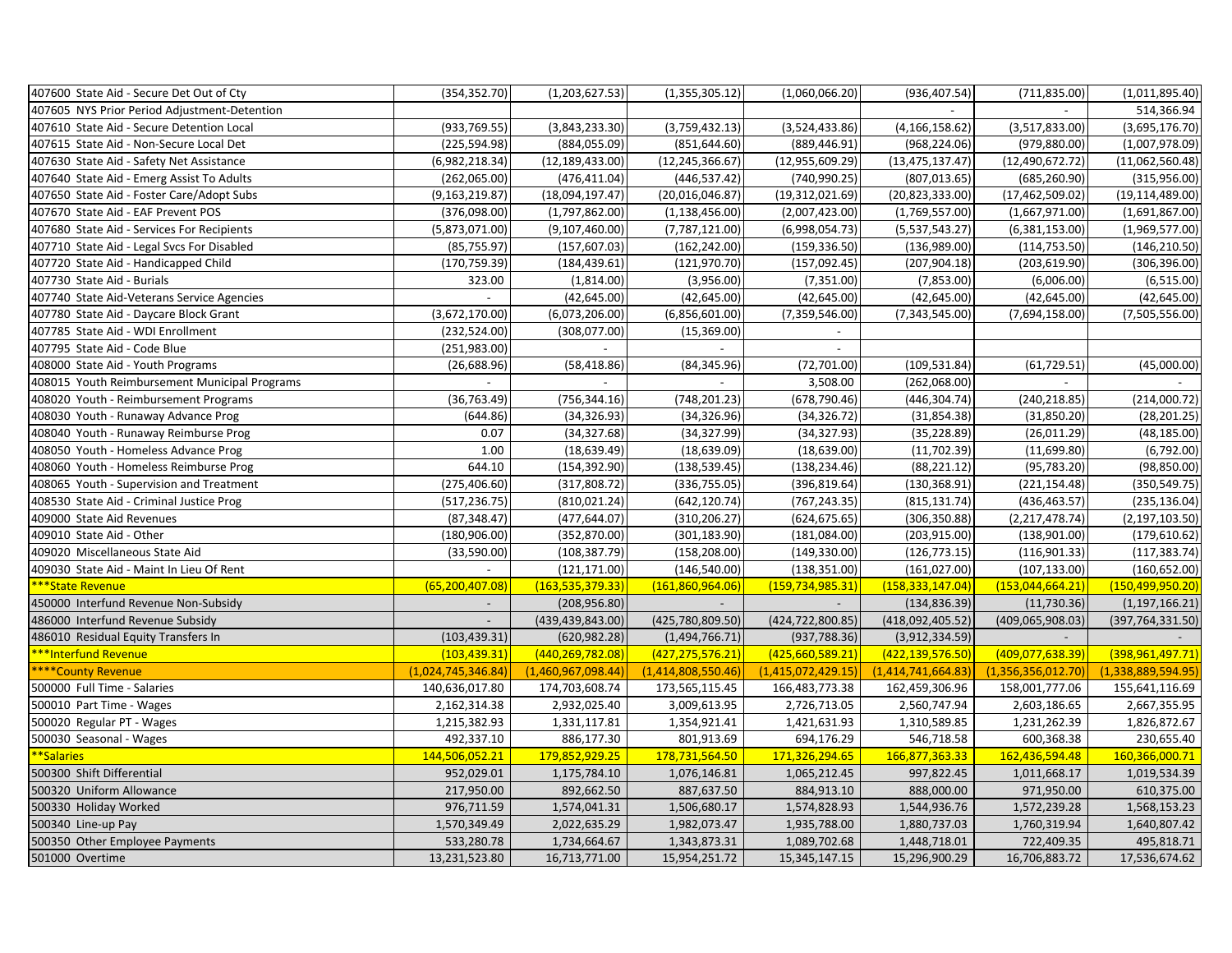| <b>**Non-Salaries</b>                       | 17,481,844.67    | 24,113,558.87            | 22,750,662.98  | 21,895,592.31            | 22,057,114.54  | 22,745,470.46            | 22,871,363.37  |
|---------------------------------------------|------------------|--------------------------|----------------|--------------------------|----------------|--------------------------|----------------|
| ***Personnel Related Expense                | 161,987,896.88   | 203,966,488.12           | 201,482,227.48 | 193,221,886.96           | 188,934,477.87 | 185,182,064.94           | 183,237,364.08 |
| 502000 Fringe Benefits                      | (206.70)         | $\overline{\phantom{a}}$ | 27,977.84      | 43,640.50                | (99, 557.80)   | (11,838.08)              | (26,691.28)    |
| 502010 Employer FICA                        | 9,723,939.90     | 12,265,134.05            | 12,153,820.28  | 11,678,149.54            | 11,488,686.73  | 11,250,589.12            | 11,200,804.30  |
| 502020 Employer FICA - Medicare             | 2,275,722.21     | 2,882,350.40             | 2,857,941.98   | 2,745,699.57             | 2,695,728.55   | 2,641,703.35             | 2,626,221.27   |
| 502030 Employee Health Insurance            | 28,898,477.64    | 41,037,101.60            | 40,061,623.96  | 38,507,445.05            | 38,595,846.75  | 37,307,195.23            | 37,844,632.42  |
| 502040 Dental Plan                          | 1,177,794.28     | 1,476,033.41             | 1,527,901.35   | 1,508,369.30             | 1,524,538.39   | 1,607,653.75             | 1,589,761.25   |
| 502050 Workers' Compensation                | 12,547,043.00    | 16,274,675.39            | 14,779,914.66  | 16,780,146.51            | 14,670,943.15  | 18,861,339.16            | 20,161,605.78  |
| 502060 Unemployment Insurance               | 191,119.61       | 204,383.86               | 225,434.61     | 359,393.22               | 354,768.30     | 202,834.04               | 761,263.36     |
| 502070 Hospital & Medical - Retirees'       | 22,692,464.81    | 28,603,420.57            | 27,716,916.01  | 27,590,230.27            | 22,168,294.03  | 20,361,693.12            | 20,413,138.75  |
| 502090 Health Insurance Waiver              | 1,007,911.71     | 1,055,013.98             | 920,433.29     | 858,267.00               | 515,885.98     | 378,353.05               | 303,170.91     |
| 502100 Retirement                           | 22,998,590.87    | 28,820,827.38            | 29,637,657.66  | 32,057,935.29            | 35,406,545.04  | 34,588,630.43            | 32,504,470.79  |
| 502130 Workers' Cmp Other Fd Reimbursement  | (7, 145, 692.89) | (8,935,928.36)           | (8,477,245.53) | (8,901,914.79)           | (7,465,087.34) | (9, 186, 827.82)         | (9,683,213.93) |
| 502140 3rd Party Recoveries                 | (762, 041.15)    | (1,655,161.74)           | (2,028,983.38) | (2, 190, 655.26)         | (2,376,277.67) | (3,027,136.71)           | (2,888,548.93) |
| ***Fringe Benefit Total                     | 93,605,123.29    | 122,027,850.54           | 119,403,392.73 | 121,036,706.20           | 117,480,314.11 | 114,974,188.64           | 114,806,614.69 |
| 505000 Office Supplies                      | 490,806.62       | 753,360.93               | 779,681.18     | 774,233.21               | 778,984.27     | 772,029.50               | 757,408.23     |
| 505200 Clothing Supplies                    | 106,724.40       | 331,300.51               | 319,432.22     | 349,896.42               | 366,299.34     | 277,478.82               | 365,978.25     |
| 505400 Food & Kitchen Supplies              | 1,090,582.31     | 1,882,666.86             | 1,951,279.92   | 2,032,786.10             | 2,072,957.73   | 2,188,912.54             | 2,098,145.08   |
| 505600 Auto, Truck & Heavy Equip Supplies   | 1,262,863.57     | 1,511,544.41             | 1,258,173.49   | 1,457,986.36             | 1,989,459.34   | 2,012,644.28             | 2,073,851.08   |
| 505800 Medical & Health Supplies            | 914,874.83       | 1,371,889.75             | 3,294,426.07   | 2,198,710.69             | 2,833,832.86   | 3,051,479.49             | 2,531,766.16   |
| 506200 Maintenance & Repair                 | 1,511,411.09     | 1,584,146.49             | 1,440,584.64   | 1,631,465.70             | 1,640,269.06   | 1,381,440.10             | 1,311,743.67   |
| 507000 E-Z Pass Supplies                    | 22,050.00        | 7,350.00                 | 14,700.00      | 18,900.00                | 12,600.00      | 14,700.00                | 8,400.00       |
| **Supplies and Repairs                      | 5,399,312.82     | 7,442,258.95             | 9,058,277.52   | 8,463,978.48             | 9,694,402.60   | 9,698,684.73             | 9,147,292.47   |
| 555000 General Liability                    | (1.00)           | 225.82                   | (168.50)       | 477.01                   | (35.00)        | (4,702.30)               | 0.54           |
| 555010 Settlements/Judgments - Litigation   | 399,254.19       | 1,211,111.47             | 1,139,804.07   | 2,297,559.72             | 442,784.19     | 1,005,194.68             | 1,524,428.96   |
| 555020 Travel & Mileage - Litigation        | 623.59           | 756.19                   | 1,043.02       | 1,555.11                 | 1,780.18       | $\overline{\phantom{a}}$ |                |
| 555030 Litigation and Related Disbursements | 67,760.77        | 180,890.80               | 109,718.60     | 100,738.98               | 87,081.45      | 84,407.30                | 168,427.39     |
| 555040 Expert/Consulting Fees-Litigation    | 594,027.98       | 1,020,924.90             | 1,283,541.00   | 769,700.74               | 864,968.19     | 799,522.35               | 1,085,280.28   |
| 555050 Insurance Premiums                   | 553,284.70       | 479,655.60               | 446,524.44     | 486,028.76               | 484,088.19     | 337,509.32               | 257,746.00     |
| <b>*Risk Retention</b>                      | 1,614,950.23     | 2,893,564.78             | 2,980,462.63   | 3,656,060.32             | 1,880,667.20   | 2,221,931.35             | 3,035,883.17   |
| 510000 Local Mileage Reimbursement          | 641,055.51       | 900,515.06               | 905,409.99     | 1,052,314.70             | 1,000,950.92   | 924,898.22               | 976,247.46     |
| 510100 Out Of Area Travel                   | 169,807.70       | 228,841.42               | 207,618.08     | 208,426.65               | 138,800.30     | 118,050.07               | 106,093.38     |
| 510200 Training And Education               | 214,353.48       | 228,678.50               | 196,119.86     | 203,421.07               | 190,514.42     | 209,989.00               | 229,635.32     |
| 511000 Control Board Expense                | 432,496.15       | (0.07)                   |                | $\overline{\phantom{a}}$ |                |                          |                |
| 515000 Utility Charges                      | 1,618,500.69     | 2,257,135.72             | 2,404,938.62   | 2,374,908.88             | 2,372,495.46   | 2,332,841.89             | 2,410,325.75   |
| 516040 DSS Training & Education Program     | 646,853.93       | 1,242,334.33             | 1,541,422.87   | 1,490,609.05             | 1,381,305.85   | 1,434,463.66             | 1,580,647.64   |
| 530000 Other Expenses                       | 2,097,060.34     | 3,470,832.46             | 3,437,237.07   | 3,398,037.79             | 4,559,848.08   | 5,391,562.30             | 5,682,794.76   |
| 530010 Chargebacks                          | (436, 532.00)    | 1,002,820.00             | 1,525,436.00   | 730,279.00               | 2,041,220.00   | 1,273,416.00             | 1,062,394.00   |
| 530030 Pivot Wage Subsidies                 | 1,083,588.31     | 2,449,752.28             | 1,958,915.61   | 2,582,762.58             | 1,795,079.96   | 2,237,408.09             | 2,287,636.05   |
| 545000 Rental Charges                       | 3,682,714.65     | 4,478,807.52             | 4,544,472.55   | 4,333,453.46             | 4,387,453.30   | 4,354,774.26             | 4,606,313.80   |
| **Other                                     | 11,764,848.99    | 19,153,282.00            | 19,702,033.28  | 20,030,273.50            | 19,748,335.49  | 20,499,334.84            | 21,977,971.33  |
| 516000 Contractual Pymts/NonProfit Subsidy  |                  |                          | 6,490.00       |                          |                |                          |                |
| 518004 African American Cultural Center     | 210,450.00       | 165,450.00               | 165,450.00     | 145,000.00               | 145,000.00     | 137,000.00               | 132,411.00     |
| 518008 Albright-Knox Art Gallery            | 565,000.00       | 561,884.00               | 553,581.00     | 548,100.00               | 548,100.00     | 540,000.00               | 535,000.00     |
| 518009 Albright-Knox Public Art Curator     | 62,000.00        | 60,600.00                | 60,600.00      | 60,000.00                | 60,000.00      |                          |                |
| 518012 Alleyway Theatre                     | 8,202.00         | 8,080.00                 | 8,080.00       | 8,000.00                 | 8,000.00       | 8,000.00                 | 7,016.00       |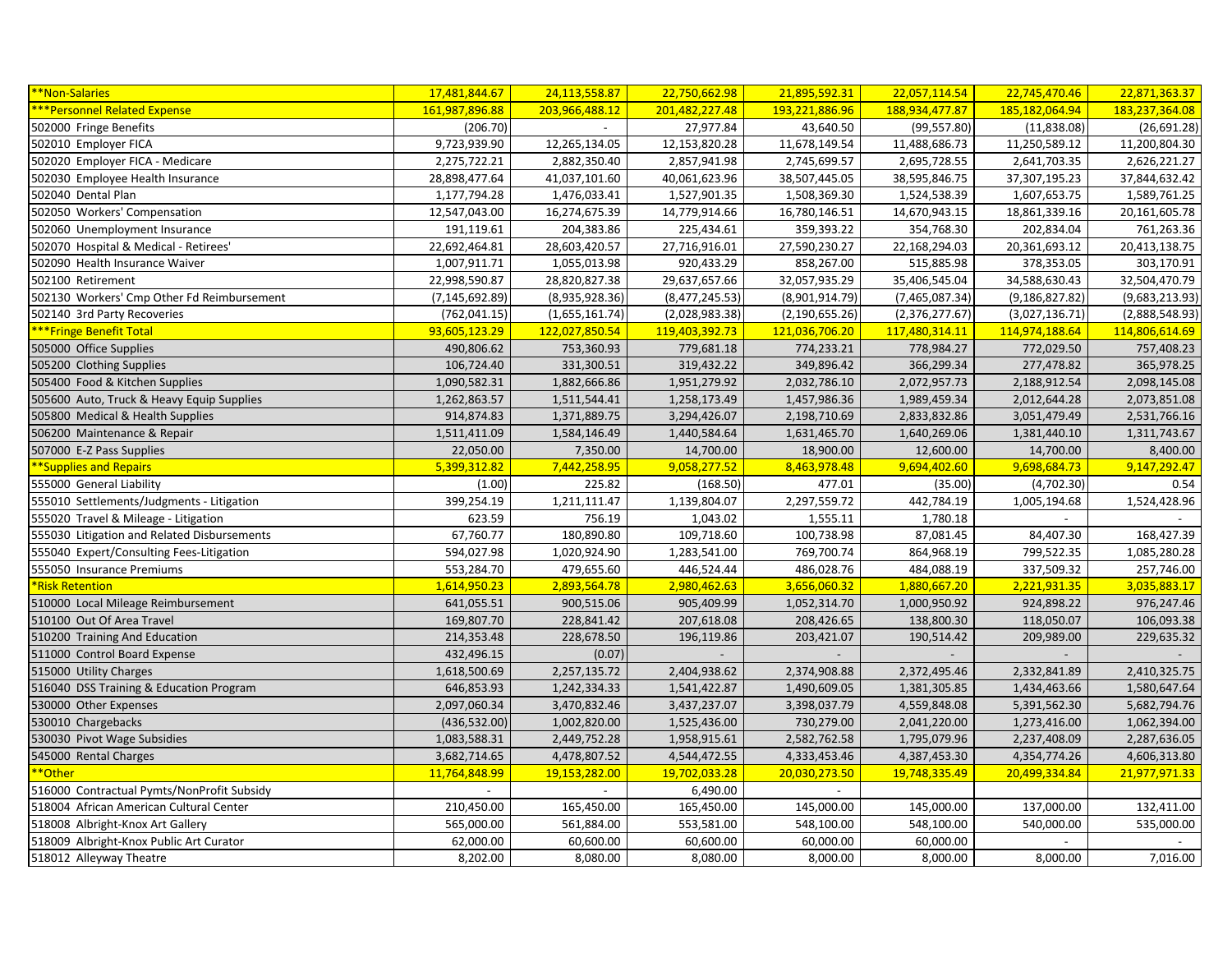| 518016 American Legion Band of Tonawandas                | 6,075.00                 | 5,000.00                    | 5,050.00              | 5,000.00            | 5,000.00                 | 5,000.00       | 4,677.00                 |
|----------------------------------------------------------|--------------------------|-----------------------------|-----------------------|---------------------|--------------------------|----------------|--------------------------|
| 518017 Amherst Symphony Orchestra                        | 16,752.00                | 10,100.00                   | 10,100.00             | 10,150.00           | 10,000.00                | 10,000.00      |                          |
| 518019 Arts Services Initiative of WNY Inc.              | 25,375.00                | 25,000.00                   | 20,200.00             | 20,000.00           | 15,000.00                | $\sim$         | $\overline{\phantom{a}}$ |
| 518026 Aurora Historical Society                         | 1,523.00                 | 1,500.00                    | $\sim$                | $\sim$              |                          |                |                          |
| 518028 Ballet Artists Of WNY (Neglia)                    | 23,345.00                | 23,000.00                   | 13,000.00             | 12,180.00           | 12,000.00                | 12,000.00      | 10,523.00                |
| 518032 Big Orbit Gallery                                 |                          |                             |                       |                     |                          | 18,000.00      | 17,142.00                |
| 518034 Buffalo & Erie Co. Botanical Gardens              | 114,846.00               | 62,957.00                   | 62,026.00             | 51,511.00           | 50,750.00                | 50,000.00      |                          |
| 518036 Bflo & Erie Co Historical Society                 | 408,040.00               | 404,000.00                  | 404,000.00            | 395,850.00          | 395,850.00               | 390,000.00     | 385,000.00               |
| 518040 Buffalo Arts Studio                               | 36,591.00                | 35,525.00                   | 35,000.00             | 32,000.00           | 32,000.00                | 32,000.00      | 30,000.00                |
| 518044 Buffalo City Ballet                               | 25,750.00                | 25,000.00                   | 15,150.00             | 15,000.00           | 15,000.00                | 15,000.00      | 13,096.00                |
| 518048 Buffalo Convention Center                         | 1,795,031.00             | 1,751,250.00                | 1,725,369.00          | 1,699,871.00        | 1,674,750.00             | 1,650,000.00   | 1,650,000.00             |
| 518050 Buffalo Music Hall of Fame                        | 4,314.00                 | 4,250.00                    |                       |                     | 4,000.00                 |                |                          |
| 518052 Buffalo Naval & Servicemans Park                  | 65,000.00                | 22,553.00                   | 22,553.00             | 22,330.00           | 22,000.00                | 22,000.00      | 20,000.00                |
| 518054 Buffalo Niagara Choirs Inc.                       | 2,000.00                 | $\overline{1,515.00}$       | 1,515.00              | 1,500.00            | 1,500.00                 |                |                          |
| 518055 Buffalo Niagara Film Comm. WNED                   | 141,430.00               | 138,657.00                  | 135,938.00            | 133,929.00          | 131,950.00               |                |                          |
| 518056 Bflo Niagara Conv & Visitors Bureau               | 3,488,938.00             | 3,404,818.00                | 3,354,500.00          | 3,300,000.00        | 3,233,283.00             | 3,300,000.00   | 3,300,000.00             |
| 518057 Buffalo Niagara Film - Special Project            | 96,000.00                | 47,000.00                   | 47,000.00             |                     |                          |                |                          |
| 518060 Buffalo Philharmonic Orch Society                 | 910,000.00               | 900,000.00                  | 850,875.00            | 842,450.00          | 842,450.00               | 830,000.00     | 825,000.00               |
| 518061 Buffalo Philharmonic Chorus                       | 34,000.00                | 30,000.00                   | 30,000.00             | 28,332.00           | 27,913.00                | 27,500.00      | 25,000.00                |
| 518064 Buffalo Society Natural Sciences                  | 942,113.00               | 932,785.00                  | 919,100.00            | 910,000.00          | 910,000.00               | 910,000.00     | 905,000.00               |
| 518068 Burchfield Penney                                 | 152,250.00               | 150,000.00                  | 97,389.00             | 96,425.00           | 95,000.00                | 95,000.00      | 92,000.00                |
| 518071 Central Terminal Restoration Corp                 |                          |                             |                       |                     | 3,000.00                 | $\sim$         | $\sim$                   |
| 518072 CEPA                                              | 53,587.00                | 52,026.00                   | 52,026.00             | 51,511.00           | 50,750.00                | 50,000.00      | 47,140.00                |
| 518074 Colored Musicians Club                            |                          |                             |                       |                     | $\mathbb{L}$             |                | 15,000.00                |
| 518076 Community Music School Of Buffalo                 | 3,075.00                 | 2,985.00                    | 3,030.00              | 4,000.00            | 3,045.00                 | 3,000.00       | 2,432.00                 |
| 518080 Coop Extension Service of Erie Co                 | 394,831.00               | 289,050.00                  | 289,050.00            | 270,000.00          | 253,750.00               | 250,000.00     | 250,000.00               |
| 518084 El Museo Gallery                                  |                          |                             |                       |                     |                          |                |                          |
| 518085 Jericho Road Community Health Ctr                 | 8,242.00                 | 8,001.00                    | 7,882.00              | 7,613.00            | 7,500.00                 | 7,500.00       | 6,548.00                 |
|                                                          | 75,000.00                | 75,000.00                   | 50,000.00             |                     |                          |                |                          |
| 518088 Erie Cty Soil & Water Conservation                | 225,420.00               | 221,000.00                  | 208,075.00            | 205,000.00          | 192,850.00               | 190,000.00     | 190,000.00               |
| 518090 Bflo Erie Niag Land ImprovementCorp.              | 10,000.00<br>$\sim$      | 10,000.00<br>$\mathbb{Z}^+$ | 10,000.00             | 10,000.00<br>$\sim$ | $\overline{\phantom{a}}$ | 100,000.00     |                          |
| 518091 Eden-North Collins Food Pantry, Inc               |                          |                             | 15,000.00             |                     |                          |                |                          |
| 518096 Explore And More<br>518098 Fillmore Forward, Inc. | 40,600.00                | 40,000.00                   | 36,360.00<br>5,000.00 | 36,000.00           | 24,000.00                | 24,000.00      | 23,808.00                |
|                                                          |                          |                             |                       |                     |                          |                |                          |
| 518099 Friends of Vienna                                 | 1,523.00                 | $\sim$                      | $\sim$                | 1,500.00            | 1,500.00                 | 1,500.00       |                          |
| 518100 Folkloric Dance                                   |                          |                             |                       |                     | $\sim$                   | $\overline{a}$ | 1,871.00                 |
| 518104 Graycliff                                         | 82,737.00                | 56,055.00                   | 55,055.00             | 54,510.00           | 34,510.00                | 34,000.00      | 32,000.00                |
| 518105 German American Musicians Assoc                   | $\overline{\phantom{a}}$ | $\sim$                      | 1,025.00              | 1,015.00            | 1,000.00                 | $\blacksquare$ |                          |
| 518106 Greater Toronto Area Economic Development Office  |                          |                             |                       | 83,332.84           | 16,666.66                |                |                          |
| 518108 Hallwalls                                         | 56,000.00                | 55,045.00                   | 55,045.00             | 54,500.00           | 54,500.00                | 55,000.00      | 51,426.00                |
| 518112 Hamburg Nat Hist Society/Penn-Dixie               | 94,920.00                | 92,920.00                   | 92,920.00             | 92,800.00           | 92,000.00                | 92,000.00      | 90,000.00                |
| 518113 Hull House Foundation                             | 10,242.00                | 5,089.00                    | 5,063.00              | 2,538.00            | 2,538.00                 | 2,500.00       |                          |
| 518116 Irish Classical Theatre                           | 83,500.00                | 83,500.00                   | 79,718.00             | 77,000.00           | 77,000.00                | 77,000.00      | 73,710.00                |
| 518119 Jewish Repertory Theatre                          | 10,951.00                | 3,400.00                    | 3,350.00              | 3,045.00            | 3,000.00                 | 3,000.00       |                          |
| 518120 Just Buffalo                                      | 77,250.00                | 75,000.00                   | 55,550.00             | 55,000.00           | 55,000.00                | 55,000.00      | 51,426.00                |
| 518124 Kavinoky Theater                                  | 9,135.00                 |                             |                       |                     | 9,000.00                 | 11,000.00      | 10,523.00                |
| 518128 Lancaster Opera House                             | 50,000.00                | 15,000.00                   | 12,625.00             | 12,500.00           | 12,500.00                | 12,500.00      | 11,225.00                |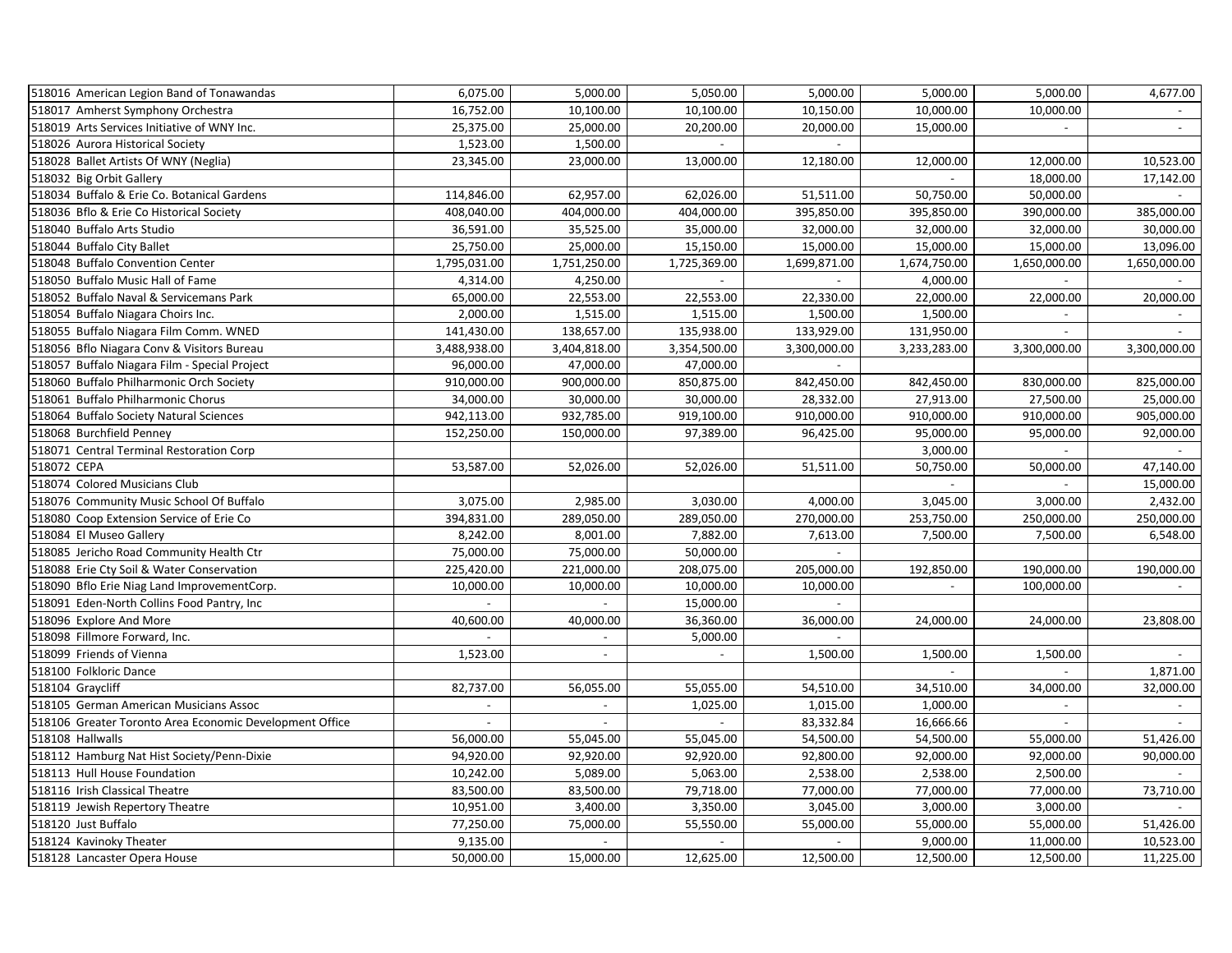| 518129 Langston Hughes Inst                              |                             |                          |              | $\sim$                   | $\sim$                   | $\overline{\phantom{a}}$ | 15,000.00                   |
|----------------------------------------------------------|-----------------------------|--------------------------|--------------|--------------------------|--------------------------|--------------------------|-----------------------------|
| 518130 Latin American Cultural Assoc/El Buen Amigo       |                             | 1,000.00                 | 1,200.00     | 1,000.00                 | 1,000.00                 | 2,000.00                 |                             |
| 518131 Lehrer Dance, Inc.                                | $\overline{\phantom{a}}$    | 3,500.00                 |              |                          | 2,500.00                 | 2,500.00                 |                             |
| 518132 Locust St Neighborhood Art Classes                | 20,000.00                   | $\sim$                   | 12,799.00    | 12,363.00                | 12,180.00                | 12,000.00                | 10,523.00                   |
| 518133 Lower Lakes Marine Historical Society             | $\sim$                      | 1,010.00                 | 1,010.00     | 1,000.00                 | 1,000.00                 |                          |                             |
| 518136 Martin House Restoration                          | 152,250.00                  | 150,000.00               | 147,271.00   | 142,250.00               | 142,250.00               | 142,250.00               | 140,000.00                  |
| 518138 Michigan St. Preservation Corp/Nash House         |                             |                          |              | 14,000.00                | 14,000.00                | 16,000.00                | 15,000.00                   |
| 518139 Music Is Art                                      | 45,000.00                   | 45,000.00                | 48,480.00    | 48,000.00                | 48,000.00                | 48,000.00                | 45,000.00                   |
| 518140 Musicalfare Theatre                               | 50,111.00                   | 41,855.00                | 41,855.00    | 35,500.00                | 35,500.00                | 35,500.00                | 33,332.00                   |
| 518141 New Phoenix Theatre                               | 7,500.00                    | 10,000.00                | 10,000.00    | 10,000.00                | 10,000.00                | 10,000.00                | 25,000.00                   |
| 518144 Pierce Arrow Museum                               |                             |                          |              |                          |                          | 5,000.00                 | 4,677.00                    |
| 518146 Polish Arts Club Of Buffalo Inc                   | 7,025.00                    | 6,921.00                 | 6,818.00     | 6,750.00                 | 7,500.00                 | 9,000.00                 | 8,000.00                    |
| 518147 Preservation Buffalo Niagara                      | 4,500.00                    | 2,081.00                 | 2,050.00     | 2,030.00                 | 2,000.00                 | $\overline{a}$           | $\mathcal{L}_{\mathcal{A}}$ |
| 518148 Road Less Traveled Productions                    | 31,903.00                   | 22,235.00                | 22,235.00    | 16,074.00                | 15,836.00                | 5,750.00                 | 4,750.00                    |
| 518152 Roycroft Campus Coorporation                      | 50,375.00                   | 25,000.00                | 19,250.00    | 17,500.00                | 10,000.00                | 10,000.00                | 9,677.00                    |
| 518156 Shakespeare In The Park                           | 95,000.00                   | 95,000.00                | 90,900.00    | 90,000.00                | 91,350.00                | 90,000.00                | 85,710.00                   |
| 518160 Springville Center For The Arts                   | 20,000.00                   | 20,000.00                | 16,000.00    | 15,000.00                | 15,000.00                | 15,000.00                | 14,031.00                   |
| 518164 Squeaky Wheel                                     | 20,300.00                   | 20,000.00                | 16,200.00    | 15,453.00                | 15,225.00                | 15,000.00                | 13,714.00                   |
| 518166 Subversive Theatre Collective, Inc.               | 2,163.00                    | 2,100.00                 | 1,990.00     | 1,970.00                 | 2,000.00                 | 2,000.00                 |                             |
| 518168 Theatre Of Youth                                  | 69,400.00                   | 69,400.00                | 59,400.00    | 54,000.00                | 54,000.00                | 54,000.00                | 51,695.00                   |
| 518172 Theodore Roosevelt Inaugural Site                 | 30,450.00                   | 30,000.00                | 25,125.00    | 22,838.00                | 22,500.00                | 22,500.00                | 21,000.00                   |
| 518173 Torn Space Theatre                                | 15,000.00                   | 15,000.00                | 8,080.00     | 8,000.00                 | 3,045.00                 | 3,000.00                 |                             |
| 518176 Ujima Company                                     | 33,000.00                   | 31,000.00                | 31,310.00    | 31,000.00                | 31,000.00                | 32,000.00                | 30,000.00                   |
| 518180 Western New York Artists Group                    | 6,090.00                    | 6,000.00                 | 4,141.00     | 4,000.00                 | 4,000.00                 | 5,000.00                 | 3,742.00                    |
| 518181 WNY Book Arts Collaborative                       | 4,500.00                    | 2,134.00                 | 2,102.00     | 2,030.00                 | 2,000.00                 | 2,000.00                 |                             |
| 518182 WNYUnited Against Drug/AlcoholAbuse               | $\omega$                    |                          | 2,500.00     | $\blacksquare$           |                          |                          |                             |
| 518184 Young Audiences Of WNY                            | 10,150.00                   | 10,000.00                | 8,932.00     | 8,120.00                 | 8,120.00                 | 8,000.00                 | 7,016.00                    |
| 518188 Zoological Society Of Buffalo                     | 1,500,000.00                | 1,500,000.00             | 1,496,700.00 | 1,470,000.00             | 1,470,000.00             | 1,470,000.00             | 1,465,000.00                |
| 518190 Museum of DisABILITY History                      | 3,401.00                    | 3,350.00                 | 3,300.00     | 3,000.00                 | 3,000.00                 | 3,000.00                 |                             |
| 518191 Neto Hatinakwe Onkwehowe, Inc.                    |                             |                          |              |                          |                          | 2,000.00                 |                             |
| 518192 Niagara 1812 Bicentennial Legacy Council          |                             |                          |              |                          | 15,000.00                | 25,000.00                | $\mathcal{L}_{\mathcal{A}}$ |
| 518194 Orchard Park Chorale                              | 2,081.00                    |                          | 2,050.00     | 2,030.00                 |                          | 2,000.00                 | $\blacksquare$              |
| 518195 Orchard Park Symphony Orchestra                   | 4,500.00                    | 2,081.00                 | 2,050.00     | 2,030.00                 | 2,000.00                 |                          | $\overline{\phantom{a}}$    |
| 518196 Buffalo Niagara Heritage Village                  | 33,300.00                   | 10,000.00                | 7,550.00     | 5,000.00                 | $\sim$                   | $\overline{\phantom{a}}$ | $\sim$                      |
| 518197 Committee for the Buffalo Religious Arts Center   | $\sim$                      | $\overline{a}$           | $\sim$       | 1,000.00                 | $\overline{\phantom{a}}$ | $\sim$                   | $\blacksquare$              |
| 518198 Festival Chorus of CFPA                           | 2,000.00                    | 1,067.00                 | 1,035.00     | 1,000.00                 | $\sim$                   | $\overline{\phantom{a}}$ | $\mathbb{Z}^2$              |
| 518199 Vocalis Chamber Choir                             | 3,000.00                    | 1,500.00                 | 1,200.00     | 1,000.00                 | $\overline{\phantom{a}}$ | $\overline{\phantom{a}}$ | $\blacksquare$              |
| 518200 Michigan Str African Amer Heritage Corridor Comms |                             | 15,000.00                |              | 25,000.00                | $\sim$                   |                          |                             |
| 518201 General Pulaski Association                       | $\mathcal{L}_{\mathcal{A}}$ | 7,105.00                 | 7,000.00     | 2,000.00                 | $\sim$                   | $\overline{\phantom{a}}$ | $\sim$                      |
| 518202 Buffalo Opera Unlimited                           | 2,060.00                    | 2,000.00                 | 2,000.00     | $\blacksquare$           |                          |                          |                             |
| 518203 WNED/WBFO                                         | 3,553.00                    | 3,500.00                 | 3,000.00     | $\overline{a}$           |                          |                          |                             |
| 518204 Brighton Place, Inc.                              | $\overline{a}$              |                          | 5,000.00     | $\overline{\phantom{a}}$ |                          |                          |                             |
| 518205 Cheektowaga Comm Symphony Orchestra               | $\overline{a}$              | $\overline{\phantom{a}}$ | 3,500.00     | $\sim$                   |                          |                          |                             |
| 518207 Irish Cult & Folk Arts Assoc of WNY               | $\sim$                      | $\sim$                   | 4,000.00     | $\overline{\phantom{a}}$ |                          |                          |                             |
| 518208 Lancaster Rural Cemetery                          | $\overline{a}$              | $\overline{\phantom{a}}$ | 2,500.00     | $\overline{a}$           |                          |                          |                             |
| 518209 Newstead Historical Society                       | 7,325.00                    |                          | 5,000.00     | $\overline{\phantom{a}}$ |                          |                          |                             |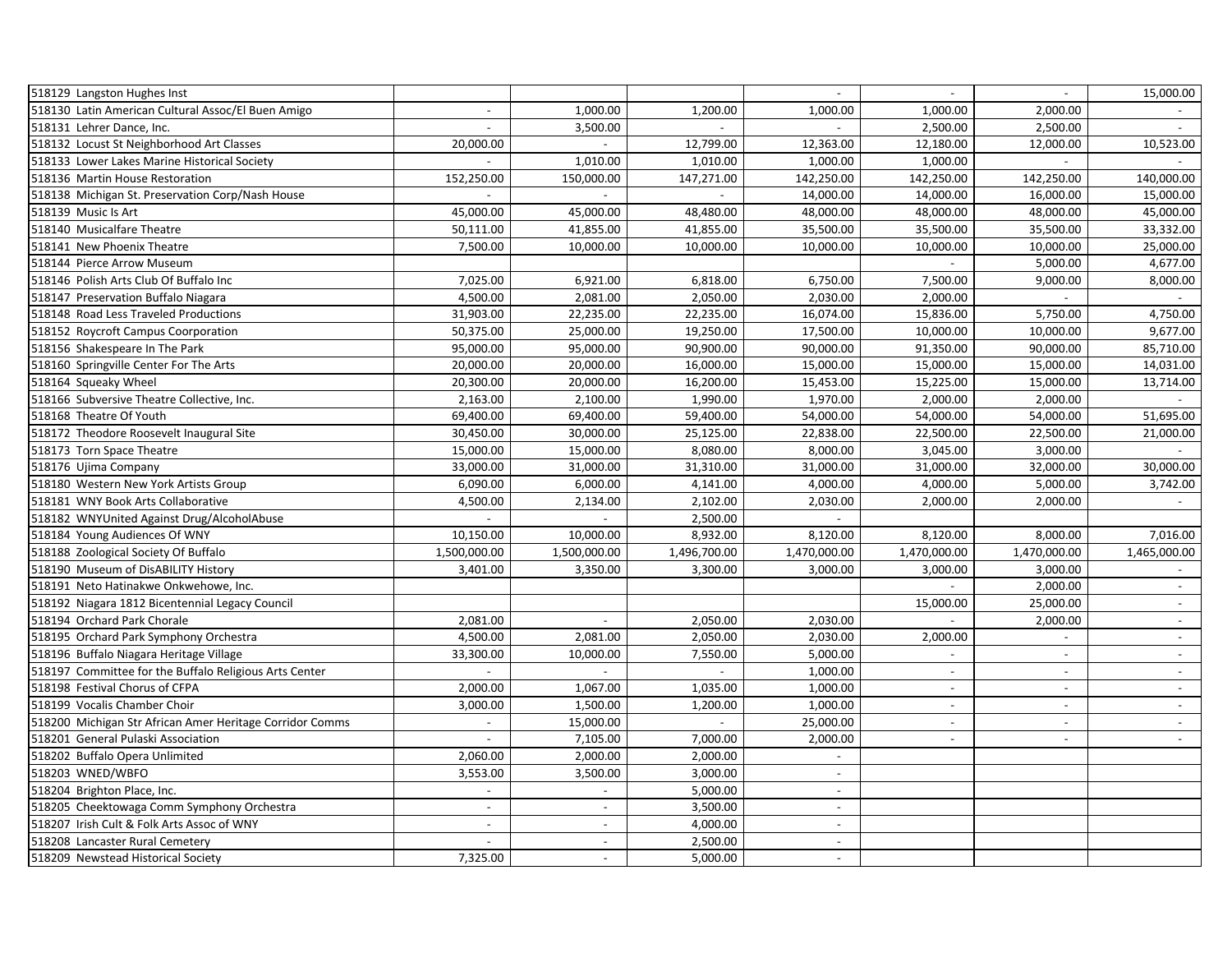| 518500 Legislative Earmarks                          | 354,750.00               | 456,897.00               | $\sim$                   | $\overline{\phantom{a}}$    |                          |               |                             |
|------------------------------------------------------|--------------------------|--------------------------|--------------------------|-----------------------------|--------------------------|---------------|-----------------------------|
| 518211 Hispanic Heritage Council of WNY              | 11,545.00                | 1,500.00                 |                          | $\overline{a}$              |                          |               |                             |
| 518212 India Association of Buffalo                  | 3,500.00                 | 3,000.00                 | $\sim$                   | $\sim$                      |                          |               |                             |
| 518213 O'Connell & Company Productions               | 7,015.00                 | 1,000.00                 | $\sim$                   | $\sim$                      |                          |               |                             |
| 518214 Botanical Gardens Study                       | $\sim$                   | 20,000.00                | $\sim$                   | $\sim$                      |                          |               |                             |
| 518215 Buffalo Siena Cultural Council                | 1,000.00                 |                          | $\sim$                   | $\sim$                      |                          |               |                             |
| 518216 Black Rock-Riverside Alliance                 | 1,500.00                 |                          |                          | $\overline{\phantom{a}}$    |                          |               |                             |
| 518217 Greater Buffalo Youth Orchestra               | 2,000.00                 | $\sim$                   | $\sim$                   | $\sim$                      |                          |               |                             |
| 518218 Holocaust Resource Ctr of Buffalo             | 2,000.00                 | $\sim$                   | $\sim$                   | $\sim$                      |                          |               |                             |
| 518219 Red Blazer Men's Chorus                       | 3,000.00                 | $\sim$                   | $\sim$                   | $\sim$                      |                          |               |                             |
| 518220 Starlight Studio&Art Gallery LDA WNY          | 1,500.00                 |                          |                          |                             |                          |               |                             |
| Non Profit Agency Subsidy                            | 13,045,785.00            | 12,492,231.00            | 11,705,273.00            | 11,430,430.84               | 11,173,661.66            | 11,068,000.00 | 10,811,841.00               |
| 516010 Contract Pymts Nonprofit Purch Svcs           | 536,116.74               | 928,458.12               | 78,787.17                | 685,804.61                  | 765,228.20               | 892,076.85    | 1,114,910.83                |
| 516041 Youth Facility Programming                    | 20,717.89                | 46,625.00                |                          |                             |                          |               |                             |
| 516300 Poverty Initiatives                           | 174,211.64               | 27,534.60                |                          |                             |                          |               |                             |
| 516400 Title XX Preventive&Protective Svcs Contract  | 6,297,256.65             | 15, 165, 374. 20         | 14,012,271.26            | 12,679,009.76               | 10,825,799.91            | 9,695,343.70  |                             |
| 516405 Title XX Adult Preventive Services Contracts  |                          |                          |                          | 0.50                        | 24,250.00                | 24,249.50     |                             |
| 516410 Title XX Domestic Violence Services Contracts | 697,037.11               | 1,019,673.48             | 1,118,867.60             | 1,062,033.32                | 891,458.52               | 776,549.27    | $\sim$                      |
| 516415 Independent Living Srvcs Contracts            | 163,683.46               | 470,700.33               | 470,701.15               | 520,000.08                  | 519,701.97               | 519,993.53    | $\mathcal{L}_{\mathcal{A}}$ |
| 516420 Youth Engagement Services Contracts           | 40,391.22                | 298,000.84               | 329,300.96               | 300,000.48                  | 299,999.73               | 299,997.17    |                             |
| 516425 Emergency Services Contracts                  | (4,436.65)               | 282,501.09               | 302,500.74               | 318,001.69                  | 302,498.25               | 276,948.45    | $\sim$                      |
| 516430 Employment Services Contracts                 | 1,160,758.40             | 3,341,999.48             | 3,442,000.34             | 3,291,997.99                | 3,292,000.30             | 2,796,774.30  |                             |
| 516440 Medicaid Services Contracts                   | 187,936.47               | 250,581.96               | 250,582.96               | 420,000.00                  | 781,846.00               | 939,575.00    | $\mathcal{L}^{\pm}$         |
| 516445 Nutrition Outreach Services                   | $\blacksquare$           | $\overline{\phantom{a}}$ |                          | 120,436.00                  | 142,318.25               | 26,468.75     | $\overline{\phantom{a}}$    |
| 516450 Interpreter Services Contracts                | 489.75                   | 280,600.50               | 215,599.75               | 221,999.75                  | 209,550.50               | 189,832.00    |                             |
| 516460 Summer Youth Employment Program               | 1,447,437.10             | 1,405,399.84             | $\overline{\phantom{a}}$ | $\mathcal{L}_{\mathcal{A}}$ |                          |               |                             |
| 516465 Code Blue Winter Shelter                      | 251,983.43               |                          |                          |                             |                          |               |                             |
| 516601 Legal Aid Bureau Indigent Defense             | 4,173,926.00             | 3,975,168.00             | 3,878,213.00             | 3,820,900.00                | 3,633,528.00             | 3,597,553.00  | 3,527,012.00                |
| 516602 EC Bar Association Indigent Defense           | 8,516,746.00             | 8,349,751.00             | 8,146,099.00             | 8,025,713.00                | 7,952,477.00             | 7,887,313.00  | 7,759,448.00                |
| 517005 Access of WNY                                 | $\overline{\phantom{a}}$ | $\overline{\phantom{a}}$ | 2,500.00                 | 2,500.00                    | $\overline{\phantom{a}}$ |               |                             |
| 517010 Baker Victory Svcs Mandated Prev Sv           |                          |                          |                          |                             |                          | 0.82          | 820,482.52                  |
| 517011 Baker Victory Svc Intensive Prev Sv           |                          |                          |                          |                             | 1.00                     | (0.26)        | 365,208.09                  |
| 517024 Buffalo City Mission                          | $\overline{\phantom{a}}$ |                          | 25,000.00                | 50,000.00                   |                          |               |                             |
| 517026 Buffalo Public Schools - EDGE                 |                          |                          |                          |                             | $\overline{\phantom{a}}$ | 1.00          | 236,640.00                  |
| 517033 Bflo Urban Leag Family Group Conferencing     |                          |                          |                          |                             | $\overline{\phantom{a}}$ | 0.90          | 80,000.69                   |
| 517036 Bflo Urban Leag Mandated Prev Svcs            |                          |                          |                          |                             | 1.00                     | 0.47          | 1,026,588.83                |
| 517038 Bflo Urban Leag Youth Engagemt Svcs           |                          |                          |                          |                             | $\sim$                   | 0.78          | 200,000.83                  |
| 517042 Cath Char Therapeutic Visitation              |                          |                          |                          |                             | 1.00                     | (0.38)        | 358,992.28                  |
| 517043 Catholic Charities Parent Training            |                          |                          |                          |                             | 1.00                     | (0.92)        | 79,997.92                   |
| 517044 Cath Char Mandated Preventive Svcs            |                          |                          |                          |                             | 0.59                     | 0.31          | 1,579,180.96                |
| 517046 Catholic Charities Emergency Svcs             |                          |                          |                          |                             | $\sim$                   | 0.77          | 15,000.48                   |
| 517048 Cath Char Kinship Caregiver Support           |                          |                          |                          |                             | $\sim$                   | 0.10          | 100,976.60                  |
| 517052 Center For The Visually Impaired              |                          |                          |                          |                             | $\overline{\phantom{a}}$ | 0.50          | 24,251.00                   |
| 517060 Child & Fam Sv Non-Res Domestic Vio           |                          |                          |                          |                             | $\sim$                   | 0.05          | 370,100.95                  |
| 517062 Child & Adolescent Independ Living            |                          |                          |                          |                             | $\overline{\phantom{a}}$ | 1.00          | 181,299.00                  |
| 517064 Child & Adol Treat Svcs CAC Prot DF           |                          |                          |                          |                             | $\overline{\phantom{a}}$ | $\mathbf{r}$  | 217,000.00                  |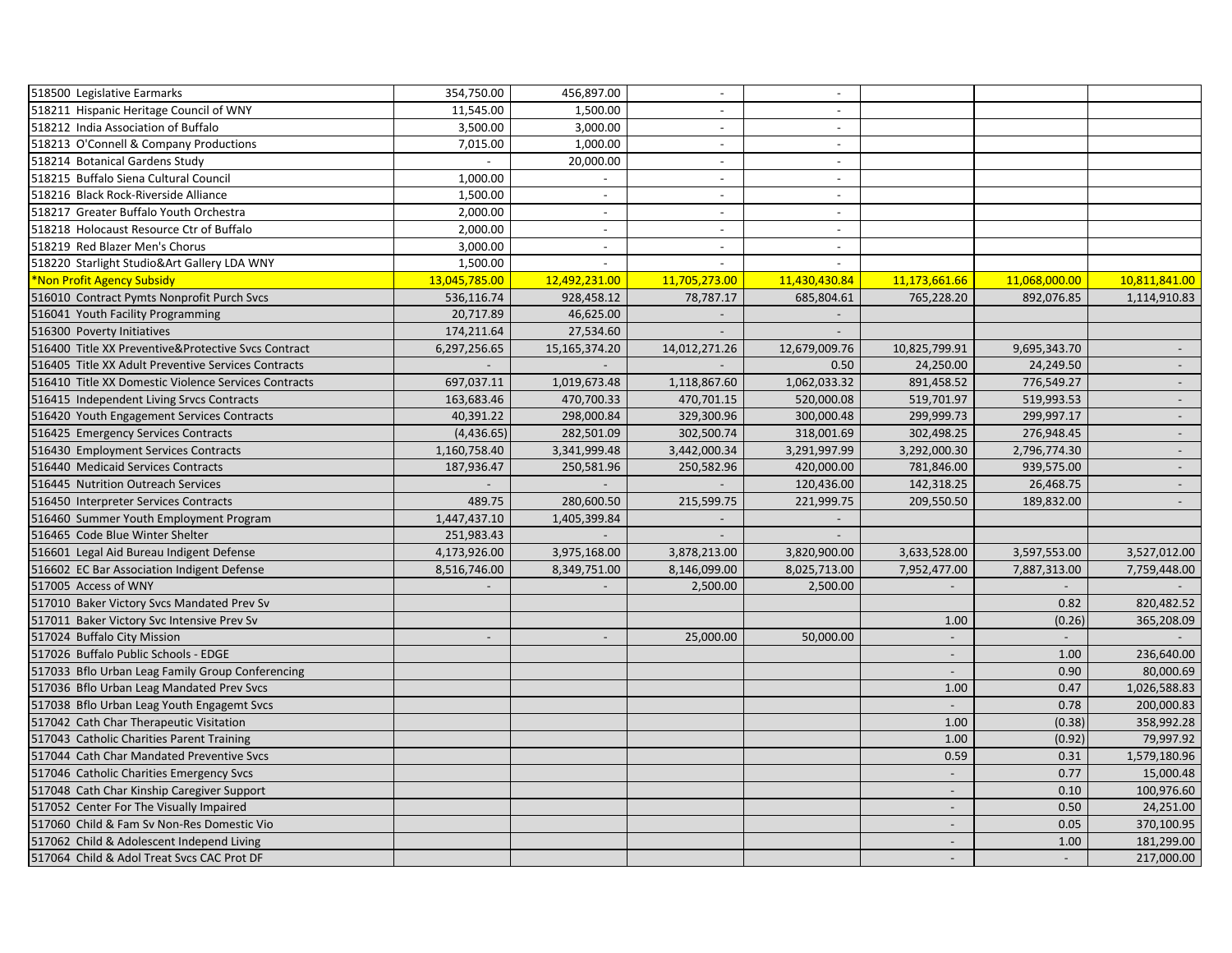| 517070 Child & Fam Svcs Mandated Prev Svc        |                             |           |            |            | 0.18                     | 0.83                     | 573,086.90   |
|--------------------------------------------------|-----------------------------|-----------|------------|------------|--------------------------|--------------------------|--------------|
| 517072 Child & Family Svcs Protective Svcs       |                             |           |            |            |                          | 0.61                     | 320,669.69   |
| 517073 Child & Family Services Kinship Support   |                             |           |            |            | 1.00                     | (0.66)                   | 90,000.77    |
| 517080 Comm Svcs - Dev Disabled Mand Prev        |                             |           |            |            | $\overline{\phantom{a}}$ | 0.56                     | 130,000.50   |
| 517088 Compass House Independent Living          |                             |           |            |            | $\sim$                   | 1.00                     | 33,700.00    |
| 517092 Cornell Cooperative Extension Svc         |                             |           |            |            | $\overline{\phantom{a}}$ | 69,599.32                | 229,776.68   |
| 517096 Crisis Services- Homeless After Hrs       |                             |           |            |            |                          | 0.63                     | 85,000.57    |
| 517098 Crisis Services - Domestic Violence       |                             |           |            |            | $\overline{\phantom{a}}$ | 0.32                     | 156,812.78   |
| 517102 Deaf Adult Services                       |                             |           |            |            | $\overline{\phantom{a}}$ | 0.25                     | 20,000.75    |
| 517110 Erie Comm College Training Programs       |                             |           |            |            | $\sim$                   |                          | 500,000.00   |
| 517114 Erie Com College Independent Living       |                             |           |            |            | $\overline{\phantom{a}}$ | 1.00                     | 200,000.00   |
| 517118 Erie Com College Youth Engagemt Svc       |                             |           |            |            | $\overline{\phantom{a}}$ | 1.00                     | 100,000.00   |
| 517124 Elim Community Center                     | $\mathcal{L}_{\mathcal{A}}$ | $\Box$    |            | 5,000.00   | $\blacksquare$           | $\Box$                   | $\sim$       |
| 517125 Enlightenment Literary Arts Center        | 10,650.00                   | 6,150.00  | 6,000.00   | 2,500.00   | $\sim$                   | $\overline{a}$           |              |
| 517130 Fam Justice Ctr NonRes Domestic Vio       |                             |           |            |            | $\sim$                   | 1.00                     | 161,605.00   |
| 517134 Food Bank Of WNY Emergency Services       |                             |           |            |            | $\overline{a}$           | $\overline{\phantom{a}}$ | 72,500.00    |
| 517142 Gateway-Longview Eastside Visitation      |                             |           |            |            | 1.00                     | $\overline{\phantom{a}}$ | 0.60         |
| 517144 Gateway-Longview Kinship Supp Prev        |                             |           |            |            | 1.00                     | (0.99)                   | 155,805.09   |
| 517145 Gateway-Longview Parenting Training       |                             |           |            |            | $\sim$                   | 0.45                     | 35,521.71    |
| 517146 Gateway-Longview Prev Visitation          |                             |           |            |            | 1.00                     | (0.54)                   | 314,699.54   |
| 517148 Gateway-Longview Mandated Prev            |                             |           |            |            | 2.00                     | (1.43)                   | 557,554.34   |
| 517150 Gateway-Longview Respite Services         |                             |           |            |            | 1.50                     | (0.83)                   | 25,000.83    |
| 517156 Goodwill Industries Maint Trng Prog       |                             |           |            |            | $\sim$                   | $\sim$                   | 1.35         |
| 517158 Goodwill Industries Worksite Mgmt         |                             |           |            |            | $\overline{\phantom{a}}$ | 2.00                     | 1,049,999.00 |
| 517163 Gustavus Adolphus - Respite               |                             |           |            |            | 6,194.00                 | 1.17                     | 24,999.83    |
| 517164 Heart Foundation Youth Engagemt Svc       |                             |           |            |            | $\blacksquare$           | $\mathbb{L}$             | 1.75         |
| 517165 Hillside Children's Center                |                             |           |            |            | $\sim$                   | 2.00                     | 60,000.00    |
| 517166 Hispanics Untd-Bflo Non-Res Dom Vio       |                             |           |            |            | $\sim$                   | 0.46                     | 117,054.50   |
| 517167 Hispanics Untd- Bflo Parenting Trng       |                             |           |            |            | $\sim$                   |                          | 972.18       |
| 517168 Hispanics Untd- Bflo Mand Prev Svcs       |                             |           |            |            | $\overline{\phantom{a}}$ | 0.78                     | 82,481.99    |
| 517170 Hopevale Respite                          |                             |           |            |            |                          |                          | 2.62         |
| 517172 Internat'l Inst Interpretation Svcs       | 13,864.51                   | 97,200.27 | 116,999.59 | 136,499.99 | 112,499.34               | 81,468.94                | 159,999.80   |
| 517178 Jewish Family Services-CASA               |                             |           |            |            |                          | 1.00                     | 1,239,262.00 |
| 517186 Joan A Male Fam Ctr Inten Prev Svc        |                             |           |            |            | 1.00                     | 0.75                     | 639,151.25   |
| 517188 Joan A Male Fam Ctr Mand Prev Svcs        |                             |           |            |            | 2.95                     | 0.30                     | 729,741.78   |
| 517194 Center for Elder Law & Justice, Inc       | 33,415.86                   | 40,000.00 | 39,999.80  | 40,000.00  | 40,000.00                | 40,001.33                | 65,000.00    |
| 517200 Mental Hea Peer Conn Worksite Mgmt        |                             |           |            |            |                          | 1.00                     | 249,999.00   |
| 517204 Native Amer Comm Svcs Intensive Svc       |                             |           |            |            | 1.92                     | 0.99                     | 253,484.35   |
| 517206 Native Amer Comm Svcs Mand Prev Svc       |                             |           |            |            | 1.38                     | 0.03                     | 226,502.31   |
| 517209 New Directions Family Assessment Response |                             |           |            |            | $\sim$                   | 0.36                     | 250,001.61   |
| 517210 New Directions Mandated Prevention        |                             |           |            |            | 1.00                     | 0.92                     | 300,000.00   |
| 517218 Salvation Army Emergency Services         |                             |           |            |            | $\overline{\phantom{a}}$ |                          | 160,000.00   |
| 517220 Salvation Army Fam Court Visitation       |                             |           |            |            | $\overline{\phantom{a}}$ | 0.78                     | 128,499.22   |
| 517222 Salvation Army STRIVE                     |                             |           |            |            | $\sim$                   | $\overline{\phantom{a}}$ | 235,400.00   |
| 517226 United Way Safety Net Achievemt Prg       |                             |           |            |            | $\sim$                   | 0.97                     | 1,020,000.56 |
| 517228 United Way Success By Six                 |                             |           |            |            | $\overline{\phantom{a}}$ | 0.45                     | 98,193.03    |
|                                                  |                             |           |            |            |                          |                          |              |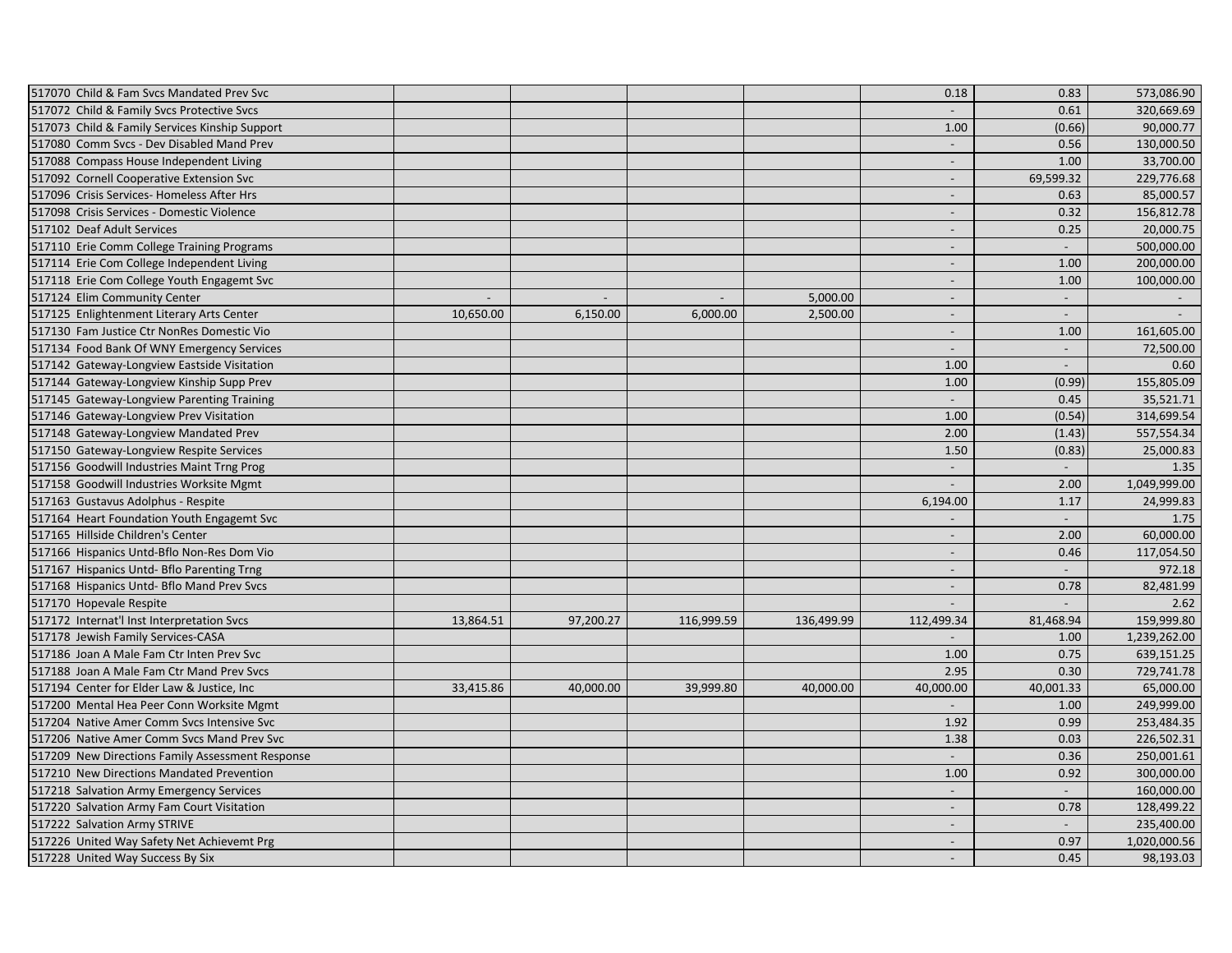| 517236 WNY Managed Care Coalition                    |                          |              |                          |                             | $\sim$       |                          | 1.00           |
|------------------------------------------------------|--------------------------|--------------|--------------------------|-----------------------------|--------------|--------------------------|----------------|
| 517517 Alcohol & Drug Dependency Svcs ASA            |                          |              |                          |                             |              | 3,718,404.00             | 3,573,170.00   |
| 517518 Alcohol & Drug Dependency Svcs Foundation ASA |                          |              |                          | $\blacksquare$              | 614,980.00   |                          |                |
| 517530 Bflo Federatn Neighborhood Ctrs OMH           | 1,459,887.00             | 1,738,533.00 | 1,705,342.00             | 1,680,484.00                | 1,640,002.00 | 1,638,843.00             | 1,650,725.00   |
| 517531 Bflo Federatn Neighborhood Ctrs HUD           |                          |              | 53,209.00                | 228,465.00                  | 201,662.00   |                          |                |
| 517533 Buffalo Olmsted Parks Conservancy             | 20,600.00                | 20,000.00    | 12,424.00                | 12,000.00                   | 10,000.00    | $\overline{\phantom{a}}$ |                |
| 517534 BestSelf Behavioral Health OMH                | 2,723,446.00             | 1,444,367.00 |                          |                             |              |                          |                |
| 517535 BestSelf Behavioral Health ASA                | 1,976,353.00             | 921,093.00   | $\overline{\phantom{a}}$ | $\sim$                      |              |                          |                |
| 517536 BestSelf Behavioral Health HUD                | 529,264.00               | 268,804.00   |                          |                             |              |                          |                |
| 517541 Catholic Charities OMH                        | 1,615,811.00             | 1,868,313.00 | 1,859,920.00             | 1,832,756.00                | 770,372.00   | 414,968.50               | 1,245,503.00   |
| 517542 Catholic Charities SOC                        |                          |              |                          |                             | 894,000.00   | 894,000.00               |                |
| 517545 Child & Adolescent Treatmt Svcs OMH           | $\overline{\phantom{a}}$ | 307,681.00   | 1,136,368.00             | 1,253,676.00                | 227,624.00   | 179,121.00               | 179,122.00     |
| 517546 Child & Adol Treatment Svcs SOC               |                          |              |                          |                             | 1,219,048.00 | 1,400,092.00             | 1,454,561.00   |
| 517550 Child & Family Services OMH                   | 541,332.00               | 566,349.00   | 448,831.00               | 448,242.00                  | 40,901.00    | 81,802.00                | 81,772.00      |
| 517551 Child & Family Services SOC                   |                          |              |                          |                             | 454,808.00   | 1,015,694.00             | 1,134,340.00   |
| 517553 Comm Svcs For Develop Disabled OMH            |                          |              |                          | 70,747.00                   | 159,182.50   | 159,182.00               | 159,182.00     |
| 517554 Comm Svcs For Develop Disabled OPWDD          | 163,998.00               | 218,663.00   | 218,432.00               | 210,356.00                  | 210,356.00   | 210,356.00               | 210,356.00     |
| 517560 Community Connections of NY OMH               | 2,495,550.00             | 3,168,151.00 | 1,353,624.00             | 1,462,695.00                | 484,907.00   | 701,499.00               | 243,773.00     |
| 517562 Community Connections of NY ASA               |                          | 93,645.00    | 93,598.00                | 93,458.00                   | 93,458.00    | 99,012.00                | 113,529.00     |
| 517564 Community Connections Of NY SOC               |                          |              |                          |                             | 1,106,838.00 | 523,335.00               | 789,171.00     |
| 517569 Compeer West OMH                              | 349,427.00               | 439,346.00   | 499,182.00               | 415,777.00                  | 293,619.00   | 447,820.00               | 499,539.00     |
| 517571 Compeer West SOC                              |                          |              |                          |                             | 111,658.00   | 441,353.00               | 263,844.00     |
| 517577 Haz Waste-Comm Generators (CESQG)             | 34,503.99                | 73,584.60    | 39,525.99                | 31,215.00                   | 44,580.00    | 12,483.00                | 17,285.00      |
| 517581 Court Ordered-Mental Hygiene Sv OMH           | 359,623.86               | 1,515,774.89 | 1,545,647.22             | 875,000.10                  | 599,999.93   | 382,702.60               | 705,283.00     |
| 517589 EC Coun Prev Alco & Subst Abuse ASA           | 665,284.00               | 937,284.00   | 936,910.00               | 934,051.00                  | 928,842.00   | 845,107.00               | 853,564.00     |
| 517593 Environmental Mgt Council                     | 3,094.24                 | 3,500.00     | 3,433.95                 | $\mathcal{L}_{\mathcal{A}}$ |              |                          |                |
| 517597 EPIC ASA                                      | 47,515.00                | 46,776.00    | 46,753.00                | 46,510.00                   | 45,993.00    | 106,876.00               | 106,876.00     |
| 517598 EPIC OMH                                      | 163,269.00               | 152,112.00   | 152,036.00               | 151,569.00                  | 150,000.00   | 150,000.00               | 149,998.00     |
| 517601 Erie Co Fish Advisory Board                   | 12,561.00                | 12,285.00    | 17,500.00                | 1,000.00                    |              |                          |                |
| 517605 Northwest Corp I OMH                          |                          |              |                          |                             |              | 79,287.00                | 105,718.00     |
| 517607 Families' Child Advocacy NetworkOMH           | 550,047.00               | 541,899.00   | 544,163.00               | 541,501.00                  | 159,202.00   |                          |                |
| 517608 Families' Child Advocacy Network SOC          |                          |              |                          |                             | 387,298.00   |                          |                |
| 517613 Cazenovia Recovery Systems OMH                |                          | 67,643.00    | 74,450.00                | 127,063.00                  | 149,543.00   | 895,489.00               | 563,109.00     |
| 517614 Cazenovia Recovery Systems ASA                | 1,929,187.00             | 1,900,211.00 | 2,001,286.00             | 1,897,286.00                | 1,943,647.00 | 1,551,113.00             | 1,240,803.00   |
| 517615 Cazenovia Recovery Systems HUD                |                          | 415,670.00   | 487,040.00               | 929,411.00                  | 950,224.00   | $\sim$                   |                |
| 517618 Gateway Longview OMH                          | 386,208.00               | 677,675.00   | 1,208,054.00             | 1,295,746.00                | 1,470,068.00 | 1,410,923.00             | 1,763,752.00   |
| 517629 Hazardous Waste Days                          | 102,947.44               | 71,000.00    | 70,606.88                | 71,000.00                   | 16,000.00    | 16,000.00                | 16,000.00      |
| 517633 Heart and Hands Faith in Action               |                          |              | 5,000.00                 | 5,000.00                    |              |                          |                |
| 517637 Heritage Centers OPWDD                        | 265,926.00               | 354,567.00   | 353,980.00               | 341,147.00                  | 532,185.00   | 525,851.00               | 525,851.00     |
| 517649 Homeless Advance                              | 96,087.95                | 31,065.00    | 31,065.00                | 31,065.00                   | 19,506.00    | 19,504.00                | 11,313.00      |
| 517653 Homeless Reimbursement                        | 25,543.20                | 154,393.00   | 138,539.00               | 138,234.40                  | 88,221.00    | 96,207.00                | 90,588.60      |
| 517655 Hope of Buffalo Inc OMH                       | 23,789.00                | 32,835.00    | 20,031.00                | 20,000.00                   | 35,063.00    | 42,594.00                | 53,130.00      |
| 517661 Horizon Health Services OMH                   |                          |              |                          |                             | 226,737.00   | 349,953.00               | 853,203.00     |
| 517662 Horizon Health Services ASA                   |                          |              |                          |                             | 403,413.00   | 390,344.00               | 403,411.00     |
| 517663 Horizon Village Inc. ASA                      | $\blacksquare$           | 1,862,635.00 | 1,861,780.00             | 1,863,954.00                | 1,484,598.00 |                          |                |
| 517664 Horizon Village Inc. OMH                      | $\mathbb{L}$             |              |                          | 52,984.00                   |              |                          | $\mathbb{L}^2$ |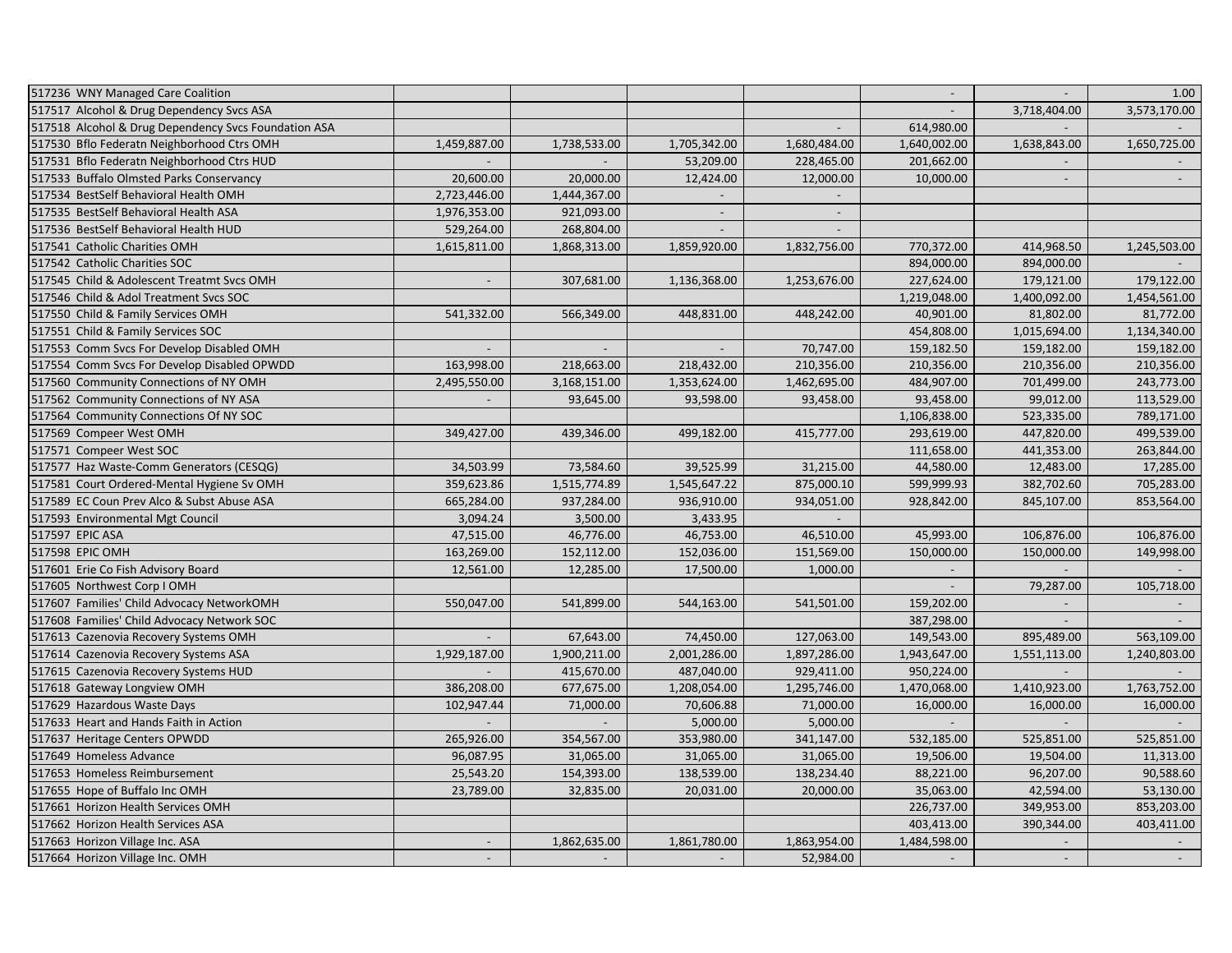| 517665 Housing Options Made Easy OMH       | 1,209,071.00             | 1,630,331.00             | 1,388,336.00 | 1,336,838.00   | 1,114,073.00             | 1,336,220.00             | 1,304,922.00             |
|--------------------------------------------|--------------------------|--------------------------|--------------|----------------|--------------------------|--------------------------|--------------------------|
| 517666 Housing Options Made Easy HUD       |                          |                          | 82,346.00    | 322,318.00     | 310,901.00               |                          |                          |
| 517674 Jewish Family Service ASA           | 71,686.00                | 71,407.00                | 71,371.00    | 71,125.00      | 70,707.00                | 70,707.00                | 90,000.00                |
| 517675 Jewish Family Service OMH           | 228,755.00               | 224,062.00               | 223,951.00   | 222,657.00     | 227,788.00               | 208,731.00               | 210,230.00               |
| 517678 Family Help Center OMH              | 652,122.00               | 939,284.00               | 939,234.00   | 873,052.50     | 815,271.00               | 815,469.00               | 787,829.00               |
| 517685 Lakeshore Com MH Ctr OMH            |                          | 946,071.00               | 1,966,122.00 | 2,048,979.00   | 2,167,706.00             | 2,607,505.00             | 2,541,781.00             |
| 517686 Lakeshore Com MH Ctr ASA            |                          | 921,094.00               | 1,841,268.00 | 1,845,828.00   | 1,829,463.00             | 1,794,363.00             | 1,710,132.00             |
| 517687 Lakeshore Com MH Ctr SOC            |                          |                          |              |                | 100,000.00               | 100,000.00               | 100,000.00               |
| 517688 Lakeshore Com MH Ctr HUD            |                          | 200,015.00               | 539,299.00   | 865,121.00     | 845,258.00               |                          |                          |
| 517689 Living Opportunities of DePaul OMH  | 4,444,679.00             | 4,420,614.00             | 4,356,708.00 | 3,635,937.00   | 3,629,655.00             | 4,433,380.00             | 4,398,088.00             |
| 517690 Living Opportunities of DePaul HUD  | 652,051.00               | 997,387.00               | 914,389.00   | 948,466.00     | 893,757.00               |                          |                          |
| 517701 Mental Health Association OMH       | 405,108.00               | 540,145.00               | 486,608.00   | 478,096.00     | 410,031.00               | 426,389.00               | 438,309.00               |
| 517703 Mental Health Association SOC       |                          |                          |              |                | 62,000.00                | 88,003.00                | 88,003.00                |
| 517717 Mid Erie Mental Health Svs OMH      | 1,353,281.00             | 1,661,629.00             | 2,003,303.00 | 2,032,801.00   | 738,269.00               | 585,739.00               | 568,484.00               |
| 517718 Mid Erie Mental Health Svs ASA      | 182,161.00               | 180,367.00               | 180,288.00   | 178,632.00     | 170,305.00               | 170,306.00               | 209,436.00               |
| 517720 Mid Erie Mental Health Svcs SOC     |                          |                          |              |                | 1,438,404.00             | 1,375,718.00             | 1,098,843.00             |
| 517721 Monsignor Carr Institute OMH        |                          |                          |              |                |                          | 62,700.00                | 77,212.00                |
| 517725 Native American Community Svcs ASA  | 114,519.00               | 152,694.00               | 152,618.00   | 151,792.00     | 150,000.00               | 166,248.00               | 169,019.00               |
| 517730 New Directions OMH                  | 508,293.00               | 688,869.00               | 1,298,611.00 | 1,298,136.00   | 1,318,859.00             | 1,185,160.00             | 1,617,859.00             |
| 517749 Operation Prime Time                | 465,000.00               | 484,844.68               | 494,370.11   | 419,420.25     | 400,328.62               | 404,759.60               | 400,000.40               |
| 517753 Partnership For Youth               |                          |                          |              |                |                          |                          | 1,205.60                 |
| 517758 Plymouth Crossroads                 | $\overline{\phantom{a}}$ |                          | 25,000.00    | 10,000.00      |                          |                          |                          |
| 517761 Preventionfocus ASA                 | 664,665.00               | 659,659.00               | 659,330.00   | 656,830.00     | 650,464.00               | 766,751.00               | 762,179.00               |
| 517762 Polish Amer Congress WNY Div        | $\sim$                   | $\sim$                   | 5,000.00     | 10,000.00      | $\sim$                   | $\overline{\phantom{a}}$ | $\overline{\phantom{a}}$ |
| 517764 Research Foundation of SUNY OMH     | 163,085.00               | 361,651.00               | 328,930.00   | 277,887.50     | 435,644.00               |                          |                          |
| 517765 Restoration Society OMH             | 1,577,874.00             | 2,150,877.00             | 2,149,654.00 | 2,080,598.00   | 1,955,499.00             | 1,973,794.00             | 1,707,042.00             |
| 517766 Restoration Society HUD             | 457,588.00               | 685,331.00               | 675,232.00   | 239,911.00     | 179,321.00               |                          |                          |
| 517767 Renaissance Addiction Svcs Inc ASA  | 1,115,678.69             | 1,091,126.00             | 1,076,589.00 | 1,268,395.00   | 624,067.00               | $\blacksquare$           | $\sim$                   |
| 517768 Restoration Society ASA             | 187,500.00               | 250,000.00               | 250,000.00   |                |                          |                          |                          |
| 517769 Runaway Advance                     | 28,606.00                | 57,212.00                | 57,212.00    | 57,212.00      | 53,090.00                | 53,083.00                | 47,003.30                |
| 517773 Runaway Reimbursement               | 17,164.00                | 34,327.90                | 34,328.00    | 34,327.83      | 36,272.00                | 35,228.80                | 48,185.00                |
| 517774 Rural Outreach                      |                          |                          | 5,000.00     | 7,500.00       | $\sim$                   | $\overline{\phantom{a}}$ |                          |
| 517780 Save the Michaels OASAS             | 100,000.00               |                          |              | $\overline{a}$ |                          |                          |                          |
| 517781 Savings Grace Ministries OMH        | 177,292.00               | 196,377.00               | 109,545.00   | 60,000.00      | 57,885.00                | 62,745.00                | 81,844.00                |
| 517785 Schiller Park Community Services    | $\overline{\phantom{a}}$ | $\overline{\phantom{a}}$ |              | 5,000.00       | $\overline{\phantom{a}}$ |                          |                          |
| 517789 SDPP Advance                        |                          |                          |              |                | $\mathcal{L}$            | 120,325.00               | 120,000.14               |
| 517793 Southern Tier Environ forLiving OMH | 123,340.00               | 119,000.00               | 128,062.00   | 140,309.50     | 137,393.00               | 161,342.00               | 154,706.00               |
| 517794 Southern Tier Environ forLiving HUD |                          |                          | 9,854.00     | 43,960.00      | 39,489.00                |                          |                          |
| 517805 Southwest Key OMH                   | 842,250.00               | 1,111,000.00             | 1,085,000.00 | 1,135,000.00   | 1,105,675.00             | 1,354,933.00             | 1,334,908.00             |
| 517808 Spectrum Human Services HUD         | 654,498.00               | 953,965.00               | 912,987.00   | 415,227.00     | 413,368.00               | $\overline{\phantom{a}}$ |                          |
| 517809 Spectrum Human Services OMH         | 2,147,347.24             | 3,241,875.11             | 3,139,032.00 | 2,798,730.00   | 2,275,257.00             | 2,608,189.00             | 2,114,599.00             |
| 517810 Spectrum Human Services ASA         | 52,935.00                | 70,578.00                | 70,578.00    | 85,008.00      | 175,834.00               | 291,364.00               | 547,916.00               |
| 517812 Spectrum Human Services SOC         |                          |                          |              |                | 715,798.00               | 464,900.00               | 730,000.00               |
| 517817 Suicide Prevention and Crisis Svcs  | 29,328.68                | 62,724.78                | 63,100.00    | 63,100.00      | 63,100.00                | 35,264.10                | 55,785.00                |
| 517818 Suicide Prevention& Crisis Svcs OMH | 2,243,835.00             | 2,227,690.00             | 2,208,175.00 | 2,177,319.00   | 1,551,094.00             | 1,390,381.00             | 1,456,934.00             |
| 517821 Suicide Prevention& Crisis Svcs ASA | 301,467.00               | 301,467.00               | 150,000.00   |                |                          |                          |                          |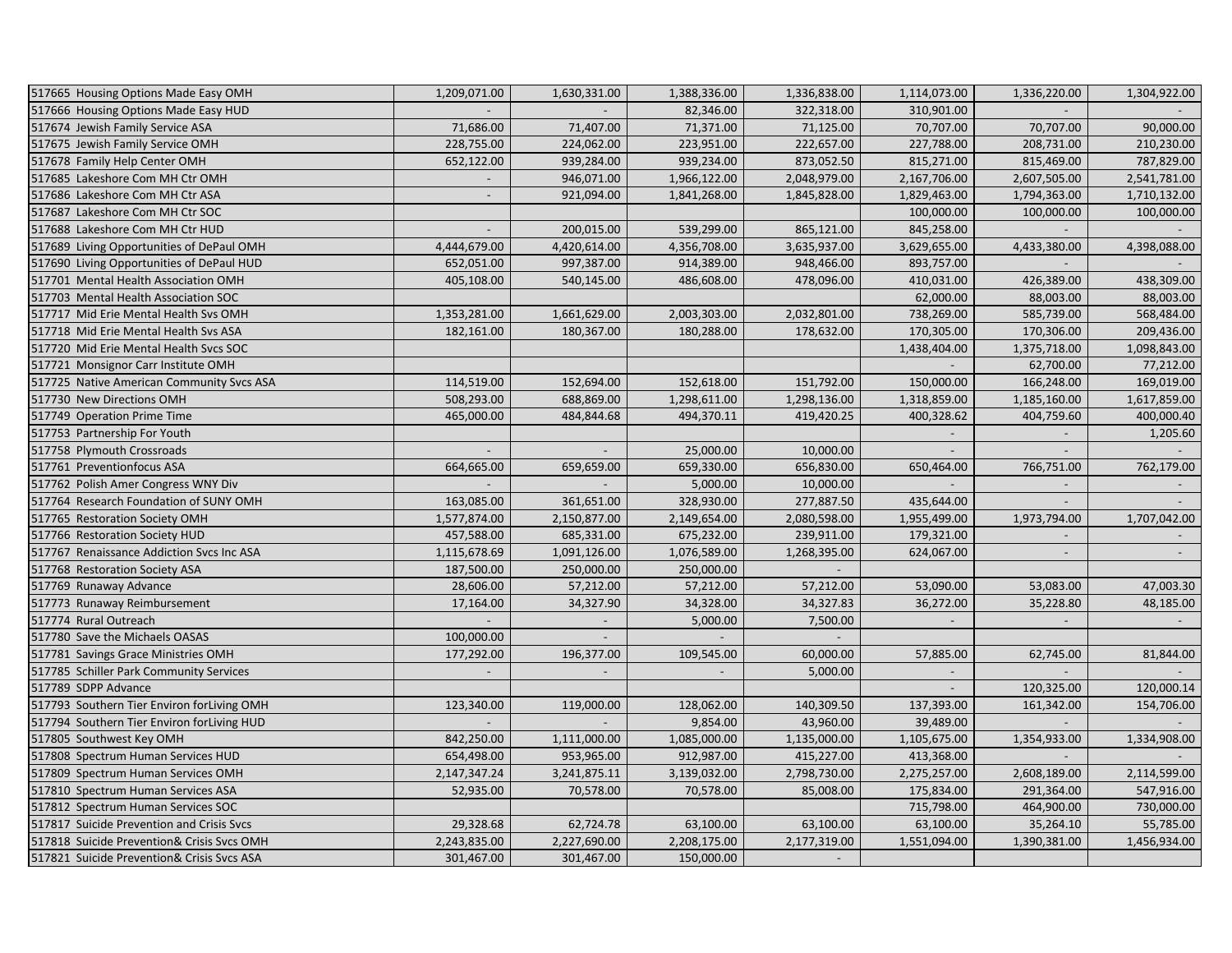| 517825 Supportive Services Corporation                   | 45,656.77      | 59,999.98      | 60,000.00      | 60,000.00                | 59,994.12                | 60,500.00      | 68,983.24      |
|----------------------------------------------------------|----------------|----------------|----------------|--------------------------|--------------------------|----------------|----------------|
| 517833 Transitional Services Inc OMH                     | 1,846,190.00   | 1,836,500.00   | 1,778,567.00   | 1,557,425.00             | 1,604,124.00             | 2,199,884.00   | 2,249,576.00   |
| 517834 Transitional Services Inc HUD                     | 833,532.00     | 1,364,310.00   | 1,261,708.00   | 644,264.00               | 581,057.00               |                |                |
| 517837 UB Family Medicine OMH                            |                |                |                |                          | $\overline{\phantom{a}}$ | 481,494.00     | 563,741.00     |
| 517838 UB Family Medicine ASA                            |                |                |                |                          |                          |                |                |
| 517845 University Psych Practice OMH                     | 1,217,508.00   | 1,648,542.00   | 1,522,582.00   | 1,296,505.00             | 900,983.00               | 980,543.00     | 873,671.00     |
| 517846 University Psych Practice SOC                     |                |                |                |                          | 75,000.00                | 37,500.00      | 75,000.00      |
| 517847 University Psych Practice OPWDD                   | 91,251.00      | 121,667.00     | 121,424.00     |                          |                          |                |                |
| 517849 WNY Veterans Housing Coalition OMH                |                |                |                |                          | $\sim$                   | 250,331.00     | 244,183.00     |
| 517850 WNY Veterans Housing Coalition HUD                | 238,605.00     | 317,235.00     | 316,391.64     | 306,512.60               | 301,042.00               |                |                |
| 517854 West Side Community Svcs ASA                      | 93,015.00      | 91,856.00      | 91,266.00      | 90,891.00                | 90,000.00                | 86,645.00      | 91,216.00      |
| 517855 West Side Community Svcs OMH                      | 32,521.00      | 31,985.00      | 31,277.00      | 31,075.00                | 30,306.00                | 30,306.00      | 30,304.00      |
| 517857 Western NY Independ Living Ctr OMH                | 927,336.00     | 1,137,211.00   | 811,331.00     | 807,681.00               | 790,838.00               | 789,834.00     | 789,834.00     |
| 517858 Western NY Independ Living Ctr OPWDD              |                |                |                |                          |                          | 83,364.00      | 83,364.00      |
| 517859 Western NY Independ Living Ctr ASA                | 187,500.00     | 250,000.00     | 150,000.00     |                          |                          |                |                |
| 517861 WNY Untd Against Drugs/Al Abuse ASA               | 1,060,192.00   | 1,019,468.00   | 969,595.00     | 947,828.00               | 958,084.00               | 832,844.00     | 737,901.00     |
| 517873 YDDP Reimb Programs                               |                |                |                |                          |                          | 232,500.06     | 230,000.04     |
| 517875 Youth Development Municipal Programs              |                |                |                | $\overline{\phantom{a}}$ | 262,068.00               |                |                |
| 517876 Youth Development Programs                        | 335,781.58     | 734,409.09     | 753,201.03     | 767,209.44               | 451,750.00               |                |                |
| 517878 Youth Programs - CF                               | $\sim$         | (655.75)       | 9,999.99       | $\mathcal{L}$            |                          |                |                |
| 517879 Supervision & Treatment Srv for Juveniles Program | 226,685.79     | 494,584.15     | 193,866.13     | 397,709.80               | 78,539.30                | 168,557.41     | 350,060.00     |
| Non Profit Purchase of Services                          | 68,570,394.01  | 92,632,359.14  | 87,506,793.26  | 83,967,404.09            | 81,313,716.96            | 78,297,681.48  | 79,328,335.18  |
| 516020 Professional Svcs Contracts & Fees                | 6,386,845.99   | 11,401,216.59  | 10,365,812.98  | 10,773,914.27            | 11,145,927.27            | 11,644,309.63  | 11,927,650.37  |
| 516021 Bonadio Group (Prof Svc Contract)                 | 78,732.00      | 119,961.58     | 120,000.42     | 119,999.50               | 119,999.50               | 119,963.50     | 119,999.00     |
| 516022 Ctr-Trans Excellence(Prof Svc Cont)               |                |                |                |                          | 606,906.64               | 925,284.00     | 616,857.00     |
| 516029 Software Support & Modifications                  |                |                | 7,575.00       |                          |                          | 7,575.00       |                |
|                                                          |                |                |                |                          |                          |                |                |
| 516030 Maintenance Contracts                             | 3,181,729.51   | 3,966,373.58   | 3,840,263.03   | 3,677,794.20             | 3,461,717.78             | 3,034,866.25   | 2,780,282.95   |
| 516042 Foreclosure Action                                | 1,369,300.00   | 1,980,964.29   | 1,149,574.02   | 974,509.22               | 700,562.28               | 260,004.86     | 445,086.25     |
| 516080 Life and Safety Contracts                         | 717,216.40     | 957,965.36     | 804,242.85     | 807,410.31               | 758,861.54               | 734,532.45     | 678,882.90     |
| 520000 Municipal Association Fees                        | 111,190.40     | 109,739.40     | 89,376.40      | 78,262.00                | 65,310.00                | 63,497.00      | 61,736.00      |
| 520010 Txs & Assessment-Cty Owned Property               | 266.63         | 2,909.39       | 286.00         | 402.69                   | 262.88                   | 1,631.82       |                |
| 520020 Cty Residents Enrolled/Comm College               | 3,059,111.19   | 6,928,178.04   | 6,928,238.39   | 6,864,931.77             | 6,389,662.36             | 5,445,442.50   | 4,376,594.65   |
| 520040 Current Payments - Mass Transit                   | 2,742,900.00   | 3,657,200.00   | 3,657,200.00   | 3,657,200.00             | 3,657,200.00             | 3,657,200.00   | 3,657,200.00   |
| 520050 Garbage Disposal                                  | 49,611.56      | 64,313.43      | 65,660.55      | 66,064.23                | 66,564.23                | 67,656.80      | 67,846.12      |
| 520070 Buffalo Bills Maintenance                         | 1,577,028.40   | 2,300,306.34   | 2,215,455.64   | 2,152,167.98             | 2,092,581.62             | 2,734,862.40   | 4,201,374.00   |
| 520072 Stadium Working Capital Assistance                | 1,550,906.04   | 1,477,218.61   | 1,419,222.01   | 1,374,323.76             | 1,344,320.96             | 1,290,000.00   |                |
| *Professional Srvs Contracts and Fees                    | 20,824,838.12  | 32,966,346.61  | 30,655,332.29  | 30,546,979.93            | 30,409,877.06            | 29,986,826.21  | 28,933,509.24  |
| 516050 Dept Payments to ECMCC                            | 3,850,661.68   | 6,845,133.92   | 6,880,271.17   | 6,944,997.47             | 4,235,097.66             | 5,920,234.04   | 6,470,549.59   |
| 516051 ECMCC Drug & Alcohol Assessmnt(CED)               | 191,870.37     | 397,493.41     | 397,492.95     | 397,492.66               | 397,492.89               | 397,493.75     | 397,494.70     |
| 516052 ECMCC Vocational Rehabilitation CED               |                |                |                |                          |                          | $\sim$         | 124,002.00     |
| <b>ECMCC Payments</b>                                    | 4,042,532.05   | 7,242,627.33   | 7,277,764.12   | 7,342,490.13             | 4,632,590.55             | 6,317,727.79   | 6,992,046.29   |
| 516060 Sales Tax Pd to Local Govt from 3%                | 221,022,639.72 | 312,577,543.90 | 303,168,853.10 | 302,456,455.78           | 297,962,110.71           | 290,334,126.10 | 283,983,931.28 |
| 516070 Flat Distribution from 1% Sale Tax                | 12,500,000.00  | 12,500,000.00  | 12,500,000.00  | 12,500,000.00            | 12,500,000.00            | 12,500,000.00  | 12,500,000.00  |
| 520030 NFTA - Share Of Sales Tax                         | 15,203,854.44  | 20,131,640.76  | 19,525,671.50  | 19,479,789.36            | 19,190,329.85            | 18,697,610.44  | 18,290,061.45  |
| <b>Sales Tax to Local Governments</b>                    | 248,726,494.16 | 345,209,184.66 | 335,194,524.60 | 334,436,245.14           | 329,652,440.56           | 321,531,736.54 | 314,773,992.73 |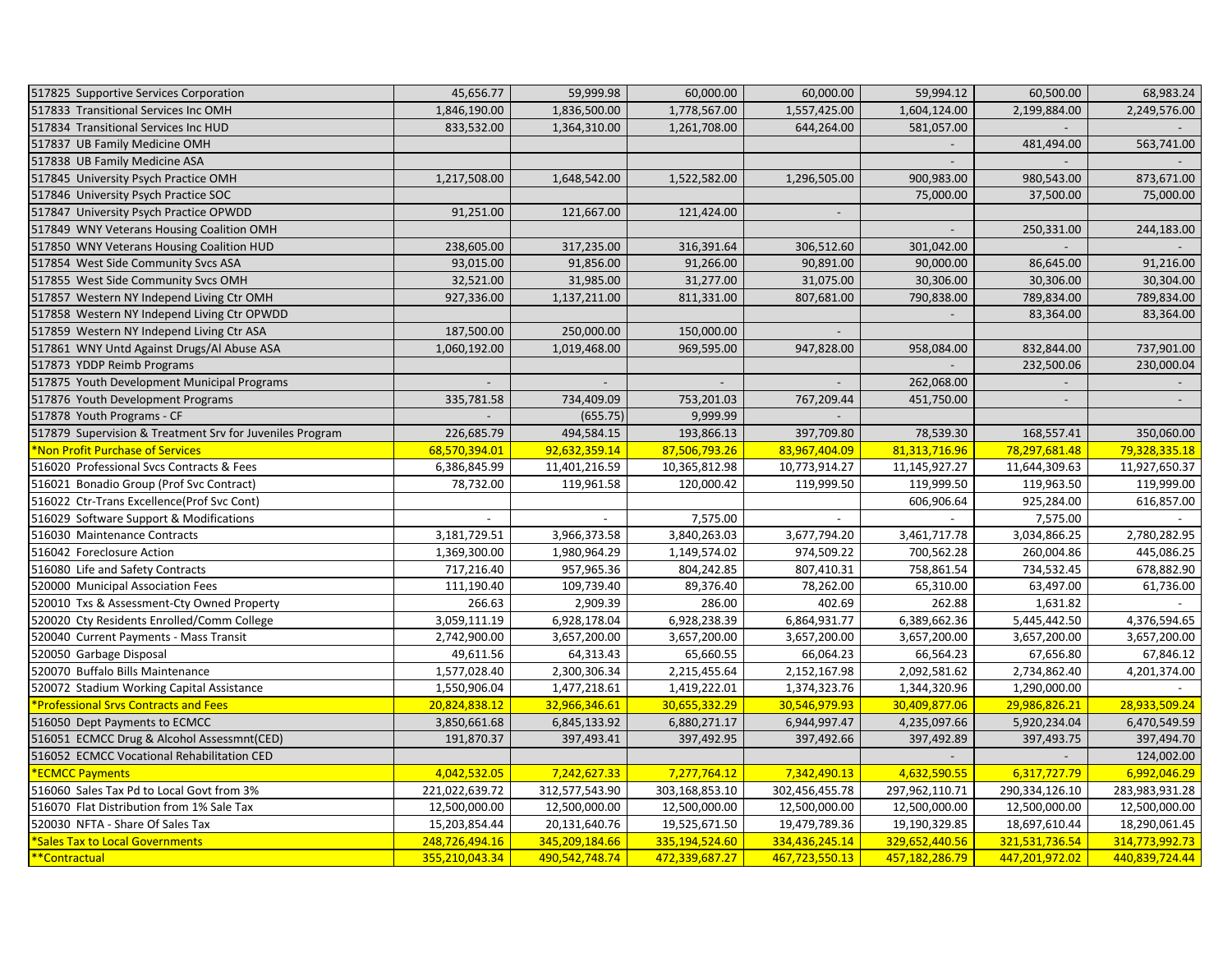| 561100 Acquisition: Land                          |                |                          |                | $\mathcal{L}^{\mathcal{A}}$ | 100,464.35       |                  |                  |
|---------------------------------------------------|----------------|--------------------------|----------------|-----------------------------|------------------|------------------|------------------|
| 561410 Lab & Technical Equipment                  | 860,137.83     | 1,226,751.25             | 810,661.44     | 1,084,631.15                | 592,214.42       | 660,115.53       | 468,435.54       |
| 561420 Office Eqmt, Furniture & Fixtures          | 167,524.53     | 428,821.35               | 369,845.38     | 235,172.06                  | 128,851.56       | 125,387.78       | 61,640.42        |
| 561430 Building, Grounds & Heavy Eqmt             | 4,356.94       | 1,534.00                 | 5,839.25       | 5,896.83                    | 16,385.96        | 2,992.04         | 1,614.00         |
| 561440 Motor Vehicles                             | 616,973.54     | 975,239.62               | 731,020.76     | 683,811.06                  | 543,529.62       | 164,862.35       | 429,083.86       |
| **Equipment                                       | 1,648,992.84   | 2,632,346.22             | 1,917,366.83   | 2,009,511.10                | 1,381,445.91     | 953,357.70       | 960,773.82       |
| 559000 County Share - Grants                      | 1,847,771.14   | 4,847,716.66             | 5,135,952.59   | 4,673,126.30                | 5,386,177.54     | 4,438,062.78     | 4,120,847.01     |
| 570000 Interfund Transfers Subsidy                | $\sim$         | $\overline{\phantom{a}}$ |                | 376,682.99                  | 2,226,449.61     | 1,042,672.87     | 479,353.13       |
| 570020 Interfund - Road                           | 9,584,161.50   | 13,787,119.01            | 20,098,596.12  | 18,387,524.70               | 18,120,496.55    | 13,924,682.05    | 13, 103, 747. 42 |
| 570025 Interfund County Share E-911               | 2,109,816.99   | 3,704,182.67             | 3,514,765.67   | 3,422,148.00                | 2,792,501.33     | 2,546,113.01     | 2,145,209.61     |
| 570028 Interfund County Share Library             |                |                          |                | 4,000.00                    | 58,688.71        |                  | 2,000,000.00     |
| 570030 Interfund - Erie Community College Subsidy | 16,754,317.00  | 16,254,317.00            | 16,254,317.00  | 15,754,317.00               | 15,629,317.00    | 15,629,317.00    | 15,629,317.00    |
| 570050 Interfund Transfers Capital                | 118,583.70     | 480,384.91               | 741,670.00     | 1,901,862.00                | 4,490,113.00     | 7,542,000.00     | 1,259,213.97     |
| 575000 Interfund Expenditure Non-Subsidy          |                | 90,000.00                | 1,520,756.50   | 2,150,000.00                | 65,731.07        |                  |                  |
| 575040 Interfund Expense-Utility Fund             | 2,336,162.37   | 3,003,364.56             | 2,408,068.21   | 3,607,656.24                | 4,609,349.85     | 3,529,813.22     | 3,177,732.39     |
| Interfund Expense                                 | 32,750,812.70  | 42,167,084.81            | 49,674,126.09  | 50,277,317.23               | 53,378,824.66    | 48,652,660.93    | 41,915,420.53    |
| 910600 ID Purchasing Services                     | (126, 346.44)  | (183, 648.46)            | (179, 774.76)  | (192, 935.34)               | (218, 630.63)    | (160, 706.36)    | (212, 114.35)    |
| 910700 ID Fleet Services                          | (504, 987.68)  | (849, 103.36)            | (701, 811.84)  | (1,027,457.82)              | (1,037,380.68)   | (909, 038.43)    | (920, 677.47)    |
| 911200 ID Comptroller's Office Services           |                | (16, 123.00)             | (7,406.00)     |                             | (13,792.00)      | (14, 134.00)     | (6,325.00)       |
| 911400 ID District Attorney Services              |                |                          |                |                             | (4,435.95)       | (18, 245.22)     | (18, 797.52)     |
| 911490 ID District Attorny Grant Services         | 18,636.40      | 25,000.54                | 25,000.00      | 25,000.00                   | 25,000.00        | 25,000.00        | 40,000.00        |
| 912000 ID Dept of Social Services Svcs            |                |                          |                |                             |                  | (12, 191.00)     |                  |
| 912215 ID DPW Mail Srvs                           | (6, 537.32)    | (9,012.84)               | (10,651.25)    | (9,831.63)                  | (10, 239.10)     | (6,709.91)       | (3,951.85)       |
|                                                   | 12,939.75      | 19,226.16                | 40,989.49      | 44,814.92                   |                  | 63,318.82        |                  |
| 912300 ID Highways Services                       |                |                          |                |                             | 55,353.30        |                  | 49,668.00        |
| 912400 ID Mental Health Services                  | (48, 749.99)   | (65,000.00)              | (65,000.00)    | (64,999.98)                 | (180, 456.03)    | (85,018.00)      |                  |
| 912490 ID Mental Health Grant Services            |                |                          |                |                             |                  |                  | (435, 826.00)    |
| 912600 ID Probation Services                      | (2,768.04)     | (16, 734.49)             | (3,939.71)     | (3,591.99)                  | (9,814.39)       | (27, 986.44)     | (32, 569.47)     |
| 912700 ID Health Services                         | (59, 459.78)   | (111, 686.28)            | (64, 177.75)   | (49,894.31)                 | (53, 771.33)     | (88, 123.59)     | (57, 848.10)     |
| 912730 ID Health Lab Services                     | (34, 716.91)   | (39, 335.16)             | (8,526.00)     | (9,482.56)                  | (29,087.35)      | (21, 662.88)     | (13,868.41)      |
| 912790 ID Health Grant Services                   |                |                          | (8,446.16)     | (4,751.63)                  | (10,531.16)      | (2,095.16)       |                  |
| 914000 ID Countywide Accounts Budget              | (7,800.00)     | (129, 991.00)            | (123, 751.00)  | (193, 348.00)               | (110, 442.00)    | (91, 342.00)     | (100, 761.00)    |
| 916000 ID County Attorney Services                | (55,760.31)    | (74, 347.00)             | (74, 347.00)   | (74, 347.00)                | (71,460.00)      | (71,460.00)      | (71,460.00)      |
| 916200 ID Environment and Planning Services       | (52,074.04)    | (131, 889.70)            | (145, 410.97)  | (166, 148.99)               | (138, 925.60)    | (135, 535.90)    | (85, 122.05)     |
| 916300 ID Senior Services Svcs                    |                |                          | (7,577.41)     | (340.67)                    |                  | (14,052.19)      | (29, 830.12)     |
| 916390 ID Senior Services Grant Services          | 5,217.75       | 7,650.82                 | 4,392.63       |                             |                  |                  |                  |
| 916400 ID Parks Services                          | (31, 227.06)   | (3,425.90)               |                | $\mathcal{L}^{\mathcal{A}}$ |                  |                  |                  |
| 916790 ID Emergency Services Grant Services       | 65,831.88      | 76,372.81                |                |                             |                  |                  |                  |
| 942000 ID Library Services                        | 148,521.69     | 204,700.01               | 196,403.47     | 196,921.24                  | 196,341.04       | 282,829.00       | 299,946.00       |
| 980000 ID DISS Services                           | (1,208,791.50) | (1,658,574.22)           | (1,719,591.06) | (1,882,199.31)              | (1,592,208.50)   | (1,574,810.15)   | (1,603,121.31)   |
| <b>*Interdepartmental Billings</b>                | (1,888,071.60) | (2,955,921.07)           | (2,853,625.32) | (3,412,593.07)              | (3, 204, 480.38) | (2,861,963.41)   | (3,202,658.65)   |
| **Allocations                                     | 30,862,741.10  | 39,211,163.74            | 46,820,500.77  | 46,864,724.16               | 50,174,344.28    | 45,790,697.52    | 38,712,761.88    |
| 525000 MMIS - Medicaid Local Share                | 155,017,210.00 | 195,575,755.00           | 200,827,664.00 | 203,562,477.50              | 211,425,799.00   | 217,880,408.00   | 211,765,441.00   |
| 525020 UPL Expense                                | 10,874,966.16  | 13,877,512.00            | 12,968,602.50  | 10,084,170.00               | 15,224,488.00    | 6,268,015.00     | 6,567,455.50     |
| 525030 MA - Gross Local Payments                  | 81,681.78      | 95,714.65                | 194,014.48     | 669,882.54                  | 1,491,257.80     | 2,321,065.21     | 2,263,694.04     |
| 525040 Family Assistance (FA)                     | 28,122,646.41  | 41,427,862.18            | 42,935,449.66  | 46,101,177.81               | 46,702,843.45    | 45,142,013.36    | 39,966,675.78    |
| 525050 CWS - Foster Care                          | 43,032,193.31  | 65,544,745.42            | 66,959,773.61  | 66,733,363.97               | 63,284,933.12    | 54, 188, 755. 27 | 54,842,425.52    |